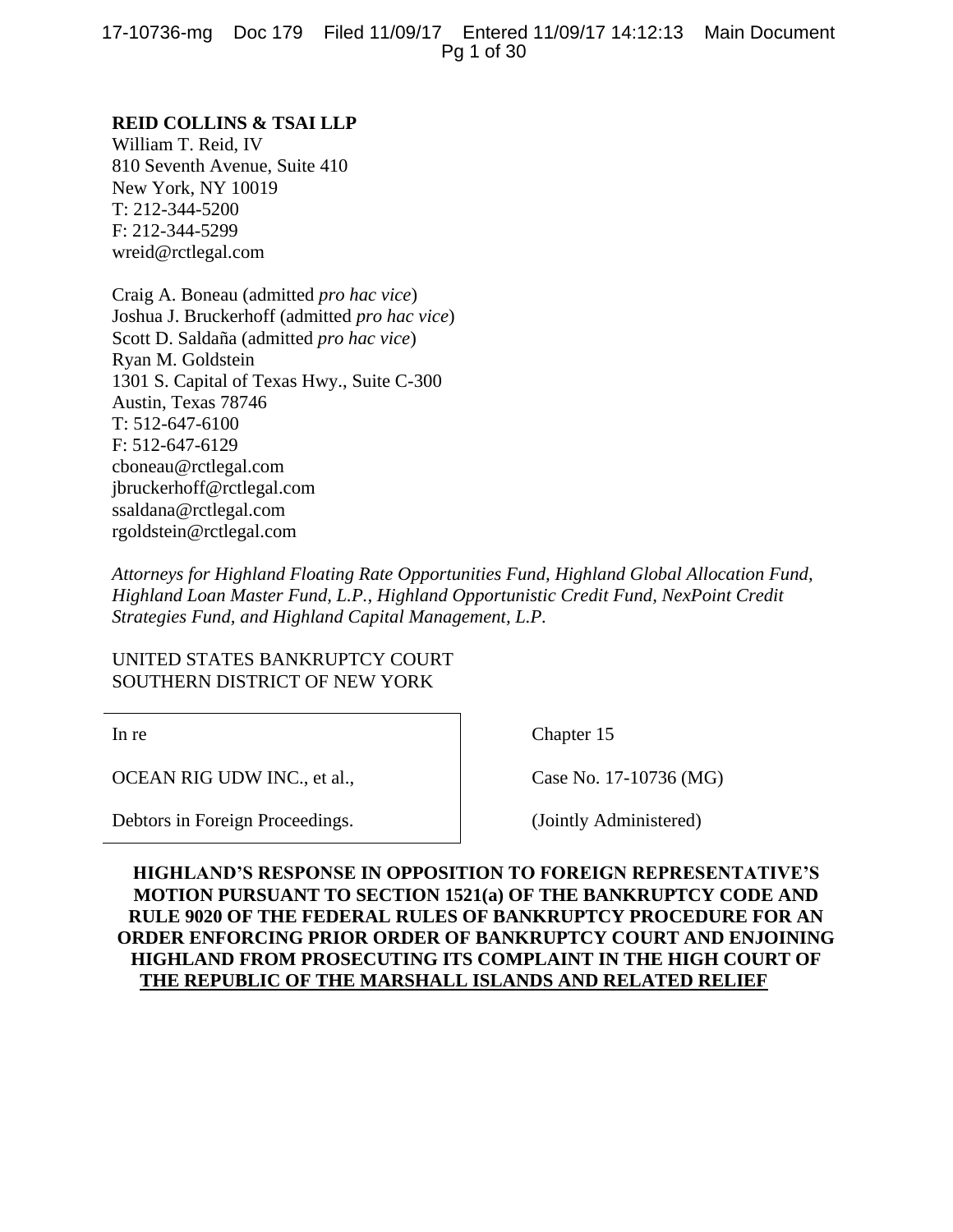# **TABLE OF CONTENTS**

| I.   |                                                                        |                                                                                                                                                                                                             |  |  |
|------|------------------------------------------------------------------------|-------------------------------------------------------------------------------------------------------------------------------------------------------------------------------------------------------------|--|--|
| II.  |                                                                        |                                                                                                                                                                                                             |  |  |
| III. | Highland Does Not Receive Disbursement Under the Scheme Because It     |                                                                                                                                                                                                             |  |  |
|      |                                                                        |                                                                                                                                                                                                             |  |  |
| Ι.   |                                                                        | Highland Has Not Violated the Scheme by Initiating the RMI Proceeding 9                                                                                                                                     |  |  |
| Π.   | Chapter 15 Should Not Be Used to Extend the Jurisdiction of the Cayman |                                                                                                                                                                                                             |  |  |
|      | A.                                                                     | This Court's Decision Under Chapter 15 to Recognize and Enforce<br>the Scheme Should Not Supplant the RMI's Ability to Choose<br>Whether to Recognize and Enforce the Scheme Within the RMI  14             |  |  |
|      | <b>B.</b>                                                              | The JPLs' Statements to the Court Make Clear that the Purpose of<br>the Enforcement Order Was to Prohibit Conduct in the Territorial<br>United States, Consistent with Chapter 15 Ancillary Jurisdiction 15 |  |  |
|      | C.                                                                     | The Limited Nature of the Automatic Stay in a Chapter 15                                                                                                                                                    |  |  |
| III. |                                                                        | UDW Cannot Meet the Necessary Factors Under the China Trade Test to<br>Obtain the Extraordinary Relief of an Anti-Foreign Suit Injunction 17                                                                |  |  |
|      | A.                                                                     |                                                                                                                                                                                                             |  |  |
|      | <b>B.</b>                                                              |                                                                                                                                                                                                             |  |  |
|      | C.                                                                     | UDW Does Not Meet Its Burden to Establish that It Will Suffer<br>Irreparable Harm if the Court Does Not Issue the Requested                                                                                 |  |  |
|      |                                                                        |                                                                                                                                                                                                             |  |  |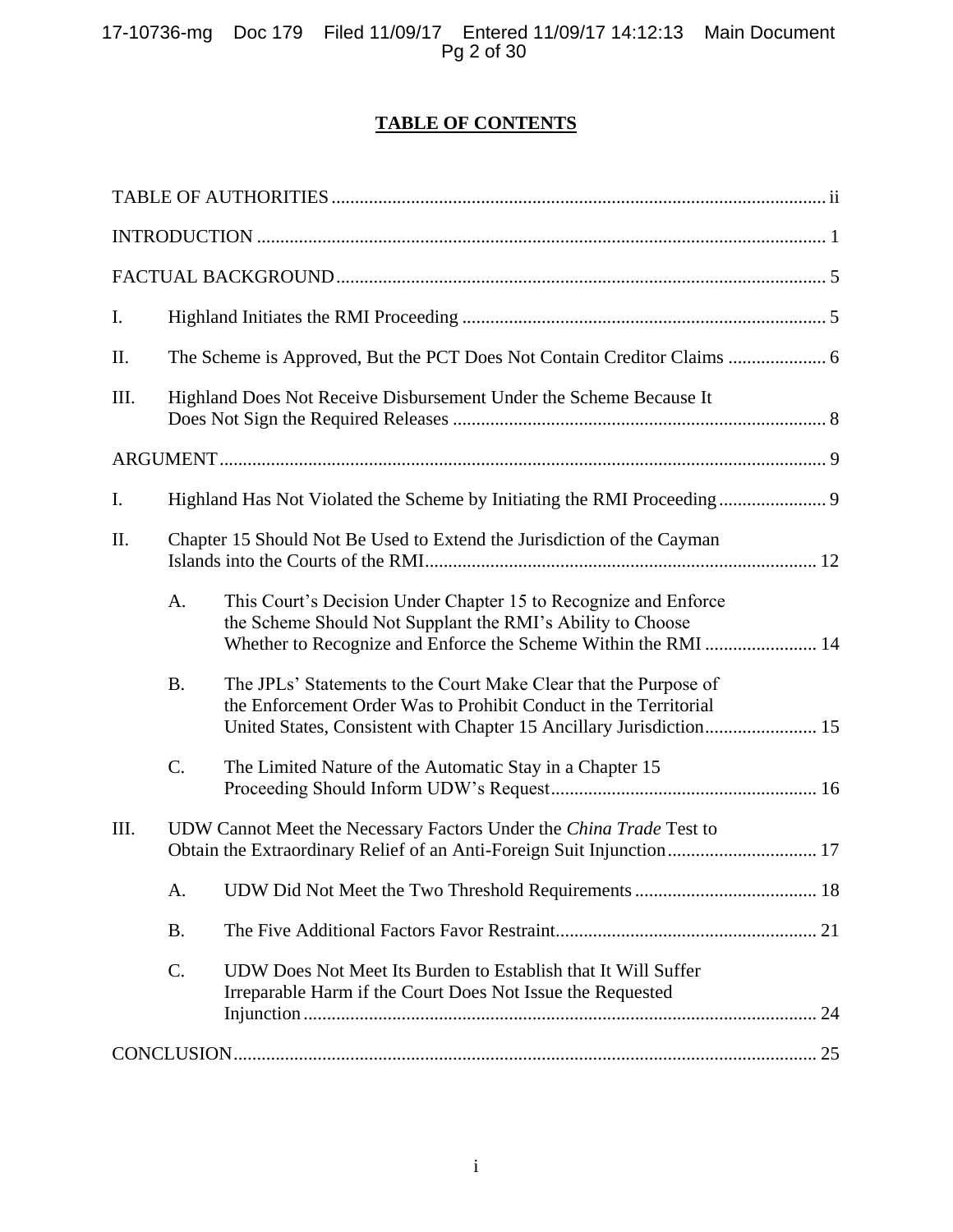# **TABLE OF AUTHORITIES**

# <span id="page-2-0"></span>**Cases**

| Bailey Shipping Ltd. v. Am. Bureau of Shipping,<br>No. 12-CV-5959, 2013 WL 5312540 (S.D.N.Y. Sept. 23, 2013) 17, 18, 19, 20 |
|-----------------------------------------------------------------------------------------------------------------------------|
| C.D.S., Inc. v. Bradley Zetler, CDS, LLC,                                                                                   |
| China Trade & Dev. Corp. v. M.V. Choong Yong,                                                                               |
| City of Newburgh v. Sarna,                                                                                                  |
| Cybernaut Capital Mgmt. Ltd. v. Partners Grp. Access Secondary 2008, L.P.,                                                  |
| David Benrimon Fine Art LLC v. Durazzo,                                                                                     |
| Dow Jones & Co. v. Harrods, Ltd.,                                                                                           |
| ED Capital, LLC v. Bloomfield Inv. Res. Corp.,                                                                              |
| Freedom Holdings, Inc. v. Spitzer,                                                                                          |
| Gordon v. Livecchi (In re Livecchi),<br>Adv. No. 11-02027, 2014 WL 7013463 (Bankr. W.D.N.Y. Dec. 11, 2014)  19              |
| Ibeto Petrochem. Indus. Ltd. v. M/T Beffen,                                                                                 |
| In re JSC BTA Bank,                                                                                                         |
| In re Metcalfe & Mansfield Alternative Invs.,                                                                               |
| In re Millenium Seacariers,                                                                                                 |
| In re Sino-Forest Corp.,                                                                                                    |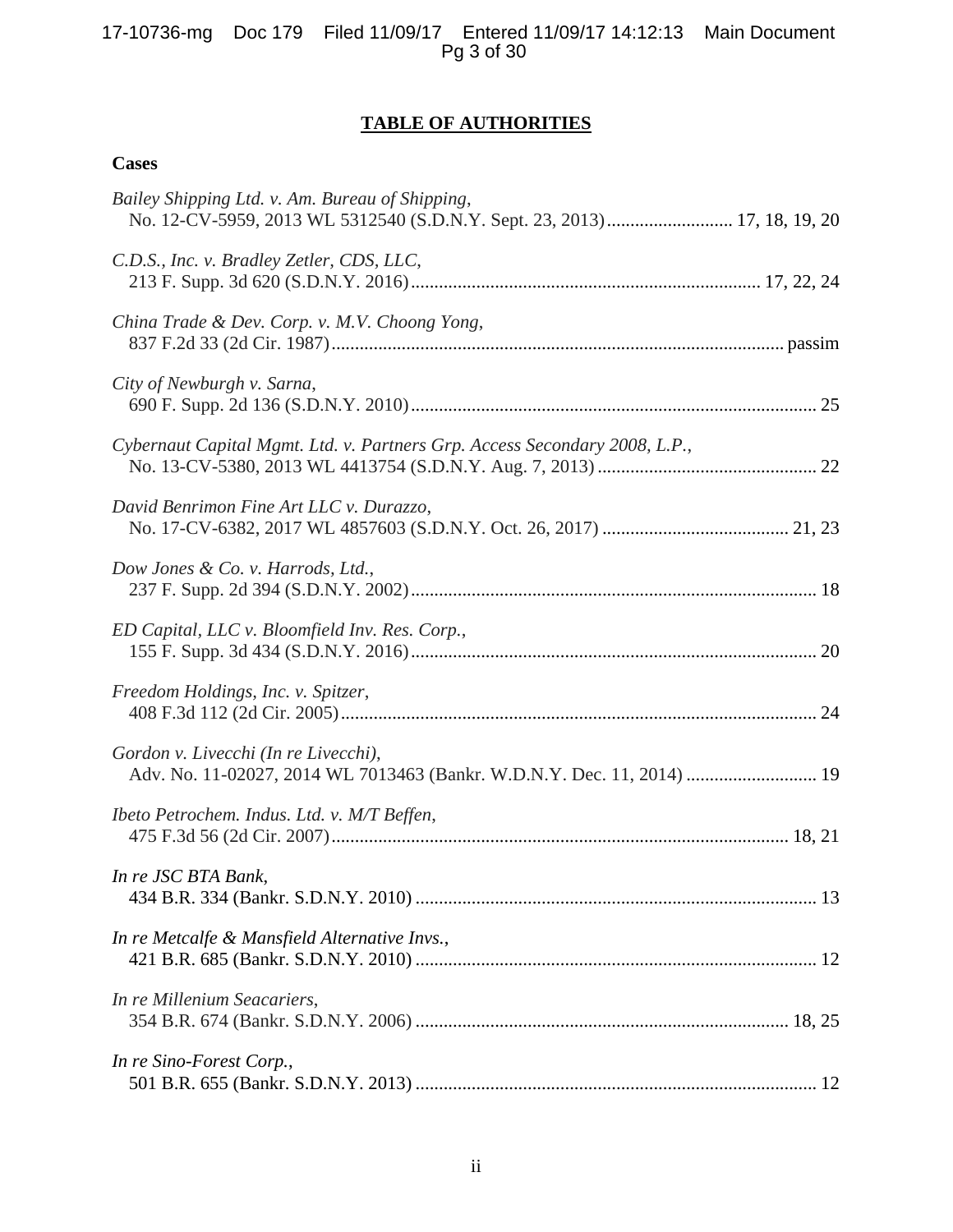# 17-10736-mg Doc 179 Filed 11/09/17 Entered 11/09/17 14:12:13 Main Document Pg 4 of 30

| Indep. Inv'r Protective League v. Time, Inc.,        |  |  |  |
|------------------------------------------------------|--|--|--|
| Kramer v. Mahia (In re Khan),                        |  |  |  |
| LAIF X SPRL v. Axtel, S.A. de C.V.,                  |  |  |  |
| MasterCard Int'l Inc. v. Argencard Sociedad Anonima, |  |  |  |
| <b>Rules</b>                                         |  |  |  |
|                                                      |  |  |  |
|                                                      |  |  |  |
| <b>Statutes</b>                                      |  |  |  |
|                                                      |  |  |  |
|                                                      |  |  |  |
|                                                      |  |  |  |
| <b>Other Category</b>                                |  |  |  |
|                                                      |  |  |  |
|                                                      |  |  |  |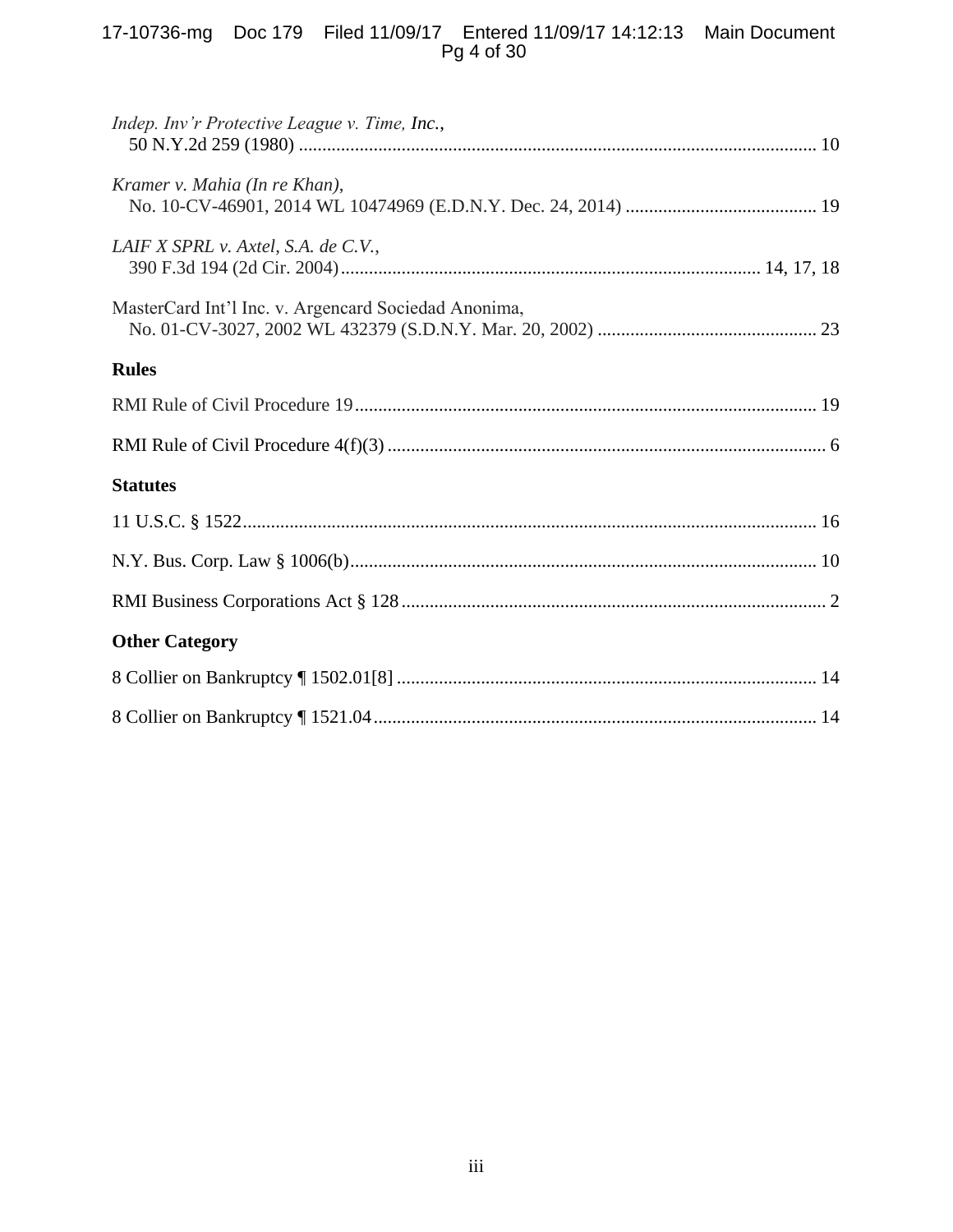### 17-10736-mg Doc 179 Filed 11/09/17 Entered 11/09/17 14:12:13 Main Document Pg 5 of 30

Highland Floating Rate Opportunities Fund, Highland Global Allocation Fund, Highland Loan Master Fund, L.P., Highland Opportunistic Credit Fund, NexPoint Credit Strategies Fund, and Highland Capital Management, L.P. ("**Highland**"), submit this Response in Opposition to Foreign Representative's<sup>1</sup> Motion Pursuant to Section 1521(a) of the Bankruptcy Code and Rule 9020 of the Federal Rules of Bankruptcy Procedure for an Order Enforcing Prior Order of Bankruptcy Court and Enjoying Highland from Prosecuting its Complaint in the High Court of the Republic of the Marshall Islands and Related Relief ("**Motion**"), as follows:

#### **INTRODUCTION**

<span id="page-4-0"></span>Ocean Rig UDW, Inc. ("**UDW**") successfully implemented a scheme of arrangement in the Cayman Islands (the "**Scheme**") and in doing so, transformed all creditors to equity holders, thereby depriving its creditors of standing to bring fraudulent-transfer claims in the U.S., which requires that plaintiffs be current creditors to have standing. Notwithstanding the fact that UDW never obtained a release of Highland's claims in the Scheme—the Preserved Claims Trust expressly states, "the alleged claims [in Highland's Draft Complaint] *are not* being released under the Schemes"<sup>2</sup>—UDW asks this Court to provide non-debtor recipients of fraudulent transfers a full release from any liability under Republic of the Marshall Islands ("**RMI**") law. If this Court issues an injunction here, those non-debtors will be the real beneficiaries, not UDW. UDW is not seeking comity of prior-issued releases in its Scheme, but instead is asking this Court to invoke its ancillary jurisdiction to block an RMI court from making its own decision as to what effect, if any, the Scheme has on Highland's standing to bring its RMI claims.

<sup>&</sup>lt;sup>1</sup> Although the relief is technically requested by the foreign representative as authorized by the Cayman Islands court, the foreign representative, who is the Vice President and Secretary of UDW, is now acting on behalf of UDW with no court oversight because the provisional liquidation proceedings in the Cayman Islands are closed.

 $^{2}$  Dkt. 162-7 at 3.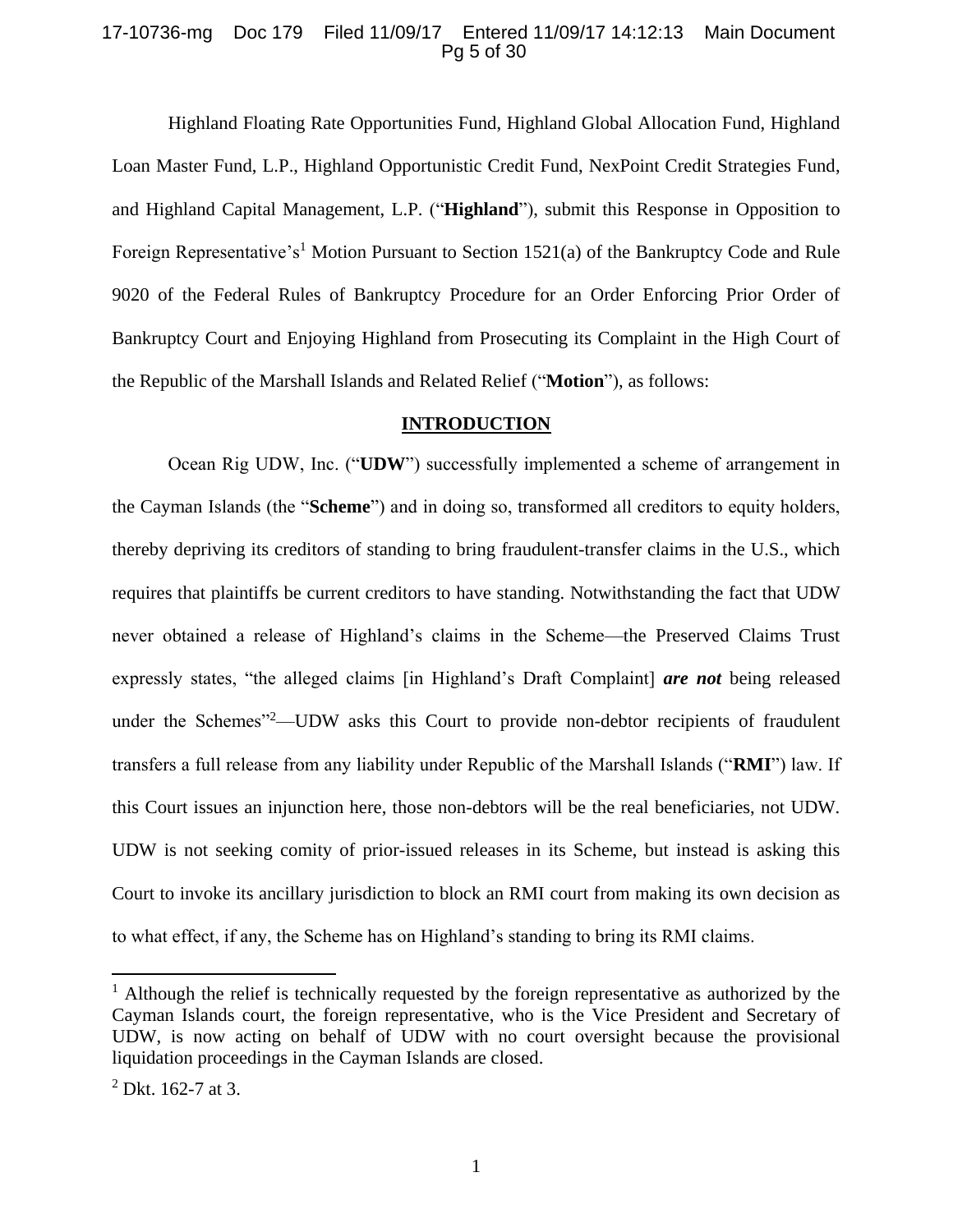### 17-10736-mg Doc 179 Filed 11/09/17 Entered 11/09/17 14:12:13 Main Document Pg 6 of 30

Importantly, when Highland purchased over \$74 million of UDW debt ("**2019 Notes**") that gives rise to Highland's claims in the RMI, UDW was an RMI-incorporated company. UDW later decided to redomicile and reincorporated in the Cayman Islands. Consequently, UDW became subject to an RMI statute promulgated by the RMI legislature, the Nitijeļā, that governs the terms of an RMI company's departure from the jurisdiction. *See* § 128 of the RMI Business Corporations Act ("**RMI BCA § 128**") (entitled "Transfer of domicile of domestic corporation to foreign jurisdiction"). Critically, RMI BCA § 128(5) states: "The transfer of domicile of *any corporation* out of the Republic *shall not affect any obligations or liabilities of the corporation incurred prior to such transfer,* . . . *nor adversely affect the rights of creditors* or shareholders of the corporation *existing immediately prior to such transfer.*" (Emphasis added).

This RMI statute was not addressed in the provisional liquidation proceedings ("**Cayman Proceedings**") or in this Court. Although UDW submitted evidence on the enforcement of the Scheme in the RMI through an expert in the Cayman Proceedings, that expert omitted any reference to RMI BCA § 128(5) and the clearly expressed RMI policy that redomiciliation of an RMI company "shall not" adversely affect the rights of creditors that existed prior to redomiciliation. 3 Instead, UDW's RMI-law expert stated that if the Scheme were approved, *it would be enforced* in the RMI to prohibit creditor claims there. *See* Ex. A to the Decl. of Stephen Leontsinis ("**Leontsinis Dec.**"), at 5–6.

Now, rather than directly seeking enforcement in the RMI as UDW's expert opined, UDW asks this Court to indirectly enforce its Cayman Scheme in the RMI through the United States. The roundabout way UDW is employing to block Highland's pending fraudulent-transfer

 $\overline{a}$ 

<sup>&</sup>lt;sup>3</sup> The same RMI attorney appeared in these proceedings to provide evidence on RMI law and again omitted any reference to RMI BCA § 128(5). *See* Decl. of Dennis Reeder, Dkt. 7.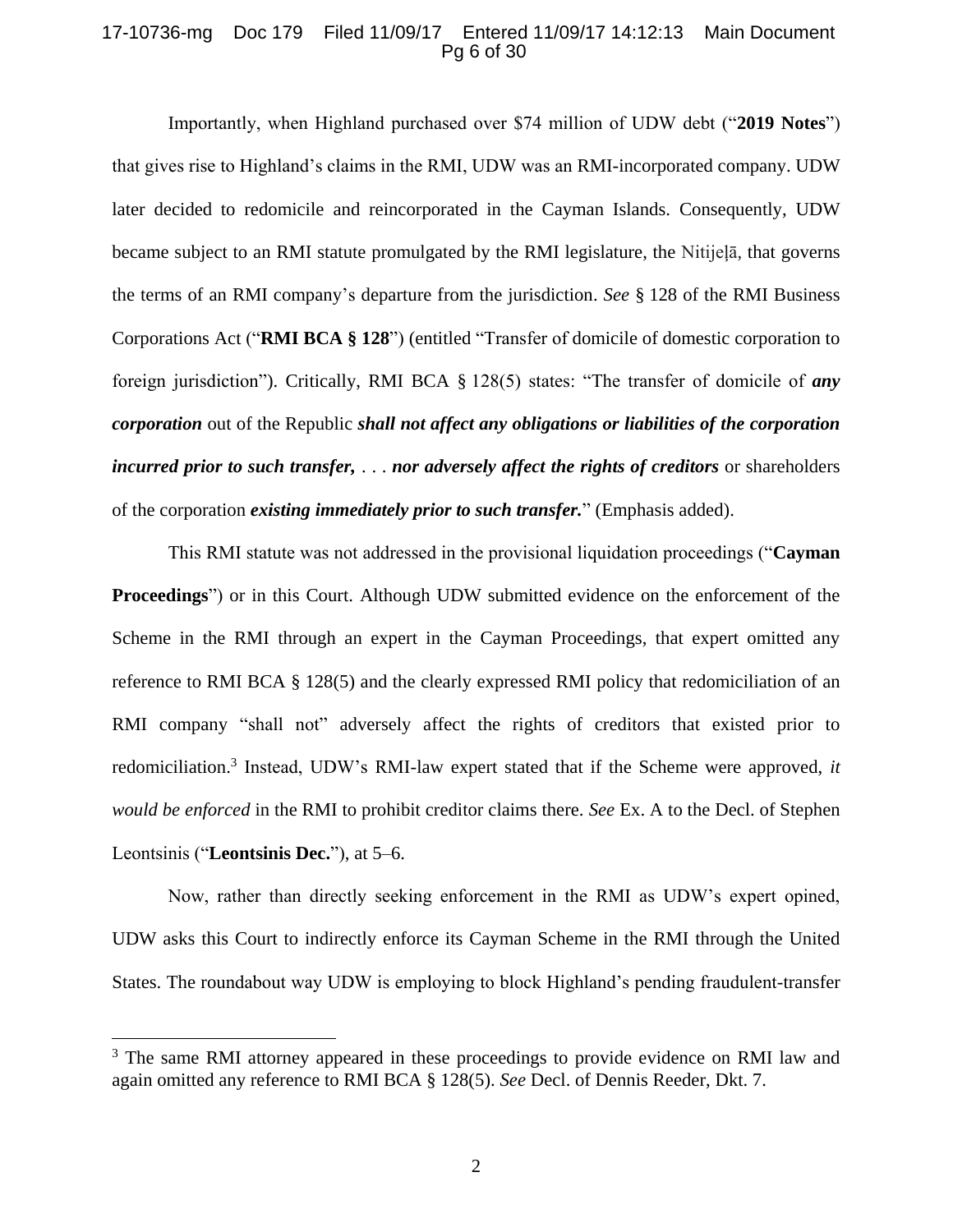### 17-10736-mg Doc 179 Filed 11/09/17 Entered 11/09/17 14:12:13 Main Document Pg 7 of 30

claims in the RMI (the "**RMI Proceeding**") is even more egregious given that the defendants, who are all RMI corporations or officers thereof, have already appeared in that proceeding and filed motions to dismiss asserting the same standing arguments that UDW relies on here. Ex. F to the Decl. of James McCaffrey ("**McCaffrey Dec.**").

Although it is clear that UDW and the RMI defendants would like to avoid having the RMI court apply its law to Highland's claims, the RMI court is the proper forum to determine whether the RMI defendants' standing argument will succeed. And, this Court, acting solely in its capacity as an ancillary court in the United States, should not step in to prevent the RMI court from making that determination.

Significantly, RMI BCA § 128(5)'s prohibition on adversely affecting creditors' rights means Highland retained its standing to bring its third-party fraudulent-transfer claims as of the date of redomicile, regardless of whether the Scheme discharged the debt due from UDW or whether Highland's debt was transformed to equity. As a result, asserting the RMI claims does not violate the Scheme, or this Court's order, because there is no need to unwind the discharge of its debt. Under RMI law, Highland need not be a current creditor with the ability to recover its debt from UDW. Highland only had to be a creditor at the time of redomicile who was later harmed. There is no dispute that Highland meets that requirement.

And, as is clear from UDW's representations in the Cayman Proceedings, the Scheme only prohibits Highland from asserting claims that require it to be a *current* creditor of UDW because creditors were transformed to equity. Ex. A to the Decl. of Craig A. Boneau ("**Boneau Dec.**"), Transcript of Convening Hearing at 192:14–193:2.<sup>4</sup> Although creditors were asked to

<sup>4</sup> At the Convening Hearing, UDW's counsel told the Cayman court, "*It's permissible for a scheme directly to release claims against third parties* where that's necessary to give effect to the arrangement . . . . *But even that's not what's being proposed*. The only reason why there's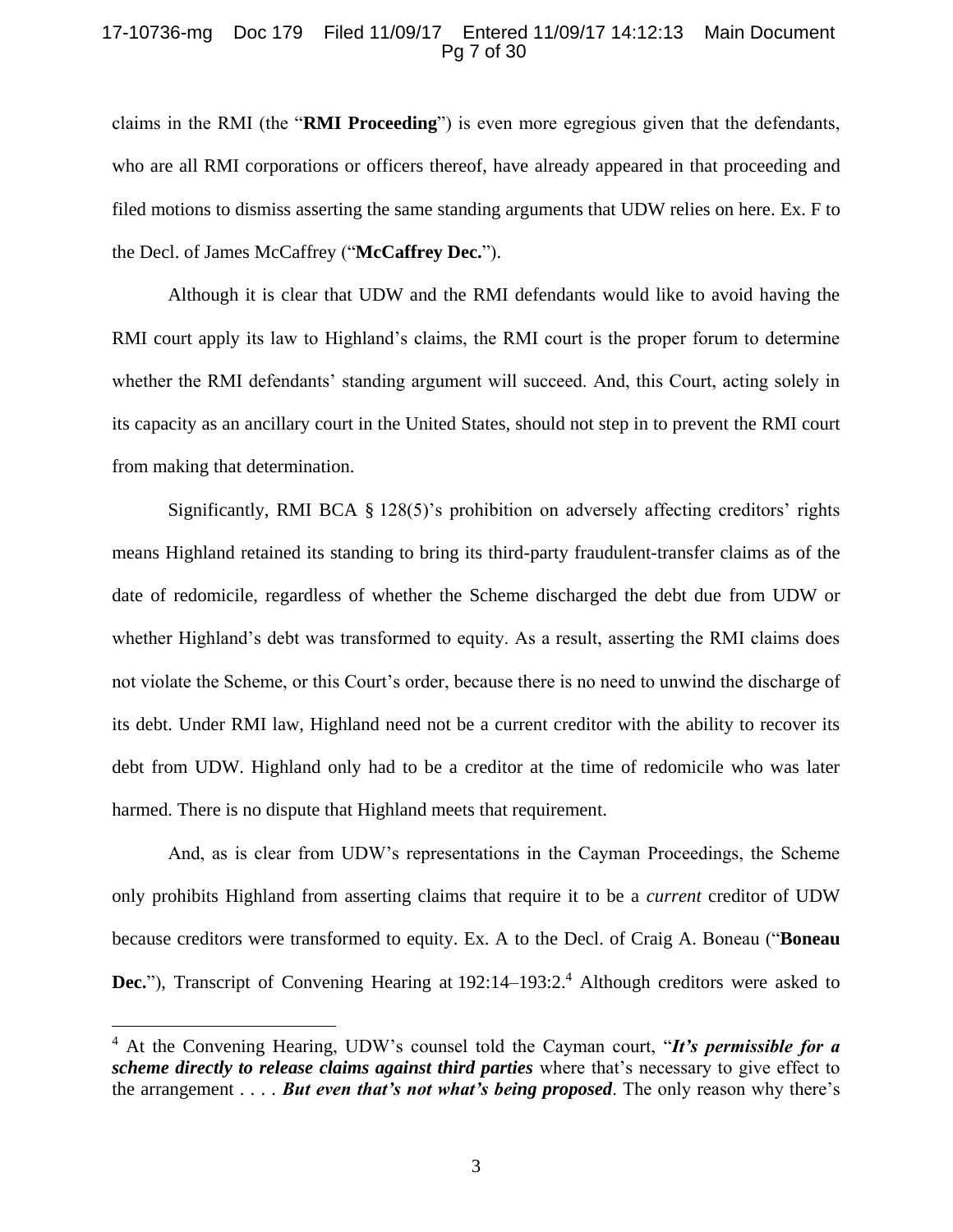### 17-10736-mg Doc 179 Filed 11/09/17 Entered 11/09/17 14:12:13 Main Document Pg 8 of 30

sign affirmative releases to receive distributions under the Scheme, Highland never signed that release and has not received a distribution under the Scheme. Because Highland's claims were not released and because it does not need to be a current creditor with a right to recourse against UDW to assert its claims against non-debtor fraudulent transfer recipients in the RMI, there is no violation of the Scheme. Thus, the permanent injunction UDW seeks would provide the nondebtor recipients of those fraudulent transfers a full release from Highland's claims, despite no such release being included in the Scheme.

Notably, UDW fails to articulate any true harm to the Scheme or to UDW that would result from Highland's pursuit of the RMI claims. UDW points only to the potential interference with unnamed "claims" in the Preserved Claims Trust ("**PCT**"), which received the discharged *debtors'* claims, as proof that Highland's pursuit of the RMI claims will interfere with the Scheme. Notwithstanding UDW's affirmative representations to this Court, the PCT does not have the power to bring fraudulent-transfer claims. Decl. of Gabriel Moss ("**Moss Dec.**") ¶ 31. Because no creditors' claims were assigned to the trust, the PCT does not have the power to bring creditor claims. Meanwhile, because Joint Provisional Liquidators ("**JPLs**") do not have the power to bring Cayman statutory claims and because they no longer are JPLs anyway, the UDW claims transferred to the trust do not include any fraudulent-transfer claims. In fact, it is entirely unclear what claims against third parties the PCT has at all.

UDW cannot justify the injunction it seeks here. And its attempt to do so by relying solely on conclusory statements such as, "the [RMI Proceeding] would cause severe financial

 $\overline{\phantom{a}}$ 

4

any interference with the creditor's right to claim under New York Debtor and Creditor Law is because *the effect of the scheme is to release the claims that the creditors have against UDW, which is what gives them standing to bring debtor and creditor law action*." *Id.* (emphasis added).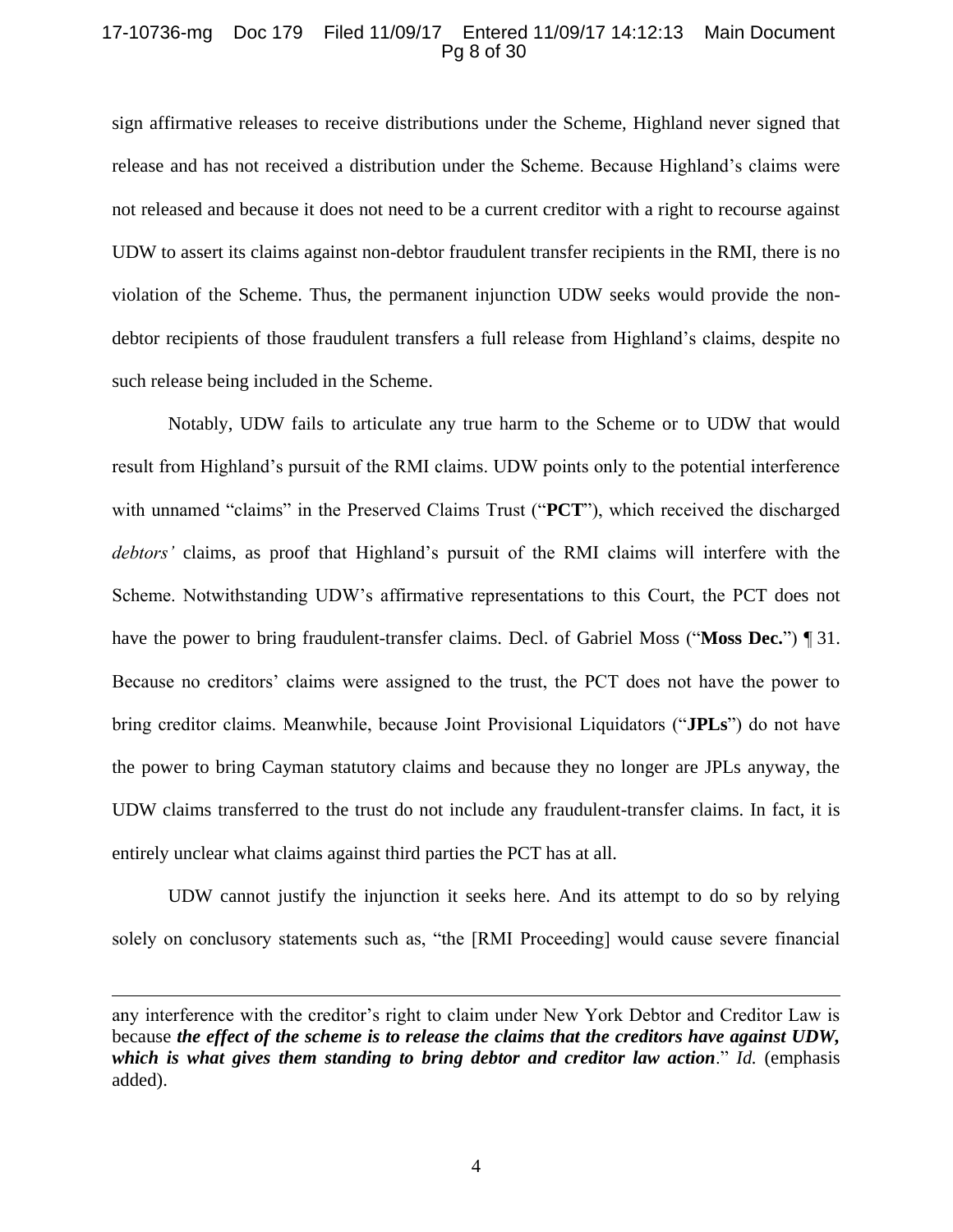### 17-10736-mg Doc 179 Filed 11/09/17 Entered 11/09/17 14:12:13 Main Document Pg 9 of 30

harm to the Debtors," must fail. Mot. at 14. Hyperbolic generalities cannot change the fact that Highland is bringing its claims against third parties that received tens of millions of dollars in fraudulent transfers and that will have no effect on UDW's continued operations now that UDW has re-emerged from provisional liquidation and is moving forward with its business.

Finally, any complaint regarding forum-shopping or inconvenience is absurd considering that the RMI defendants themselves chose to incorporate there. And, any argument that the application of RMI law to Highland's creditor claims is somehow unfair or prohibited should equally fall on deaf ears because the choice to originally incorporate in RMI and to subsequently redomicile was made by UDW and its executives. Accordingly, UDW's Motion is not based on a concern that UDW's Scheme will be disrupted or that the RMI defendants will not receive a fair shake in the RMI Proceeding, but instead on a fear that the RMI defendants will be held accountable for their conduct under RMI law.

In short, the remedy for UDW as a proxy for the third-party RMI defendants is to simply seek comity in the RMI as UDW's RMI law expert told the Cayman Court that it could do. The remedy is not to invoke this Court's ancillary jurisdiction to create releases that were not provided or to seek an anti-foreign suit injunction without articulating any harm.

#### **FACTUAL BACKGROUND**

# <span id="page-8-1"></span><span id="page-8-0"></span>**I. Highland Initiates the RMI Proceeding**

 $\overline{\phantom{a}}$ 

On August 31, 2017, Highland filed its complaint in the RMI asserting claims for fraudulent transfer against RMI companies and directors and officers thereof,<sup>5</sup> and seeking a

<sup>5</sup> RMI has incorporated large parts of Delaware law and looks to Delaware for guidance on interpretation. McCaffrey Dec. ¶¶ 21–22. Thus, although UDW states that Highland has no basis to assert that the Delaware fraudulent-transfer statute applies in the RMI, that is clearly a decision for the RMI court to make, and an argument the RMI Defendants have put forward in their motion to dismiss in the RMI Proceeding. Ex. F, McCaffrey Dec.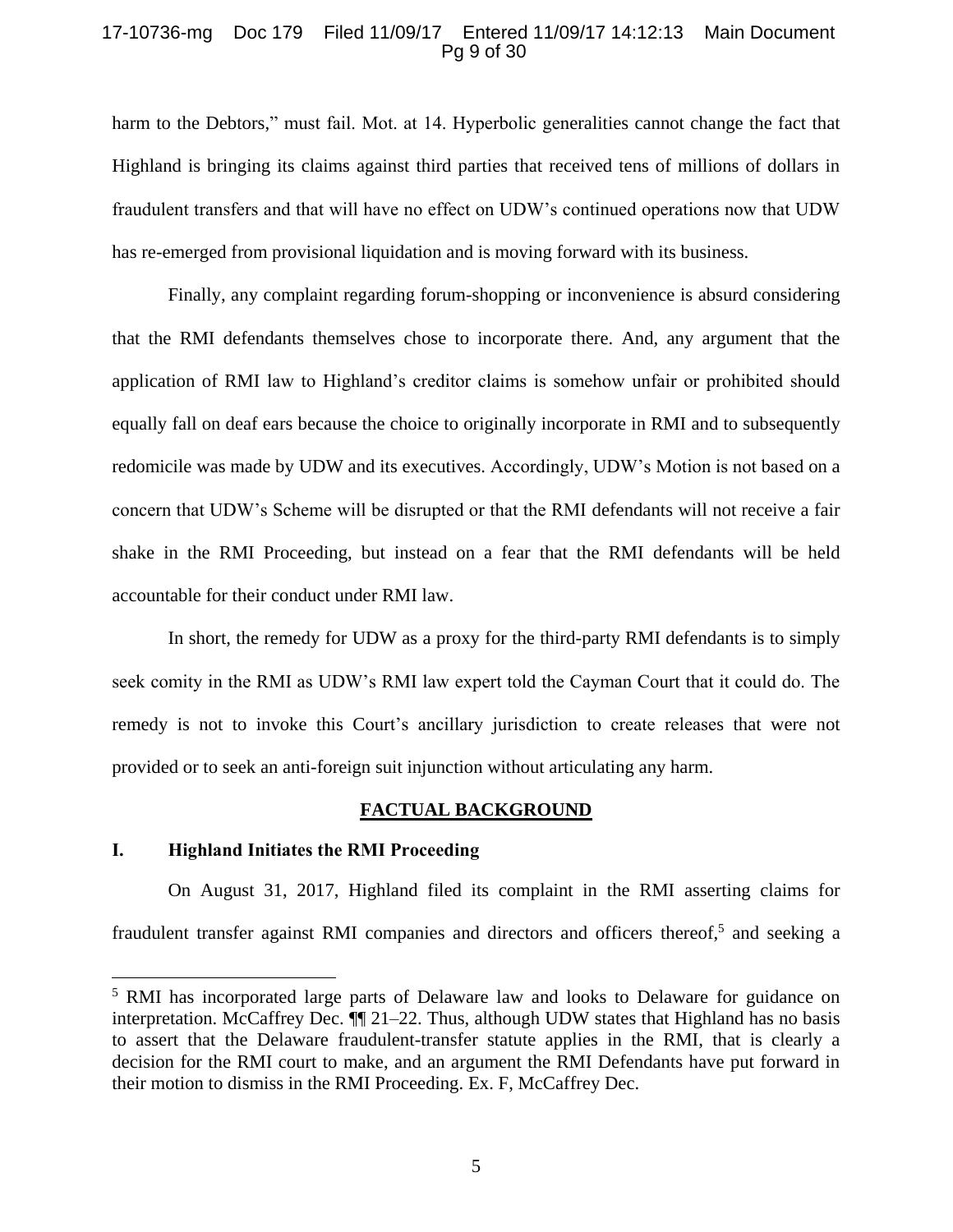### 17-10736-mg Doc 179 Filed 11/09/17 Entered 11/09/17 14:12:13 Main Document Pg 10 of 30

court declaration that Highland had standing to bring its fraudulent-transfer claims pursuant to RMI BCA § 128(5).<sup>6</sup> Ex. A, McCaffrey Dec. On that same day, the RMI Corporate Defendants' counsel Dennis Reeder obtained a copy of the complaint from the RMI court. McCaffrey Dec. ¶ 11. Shortly thereafter, on September 4, 2017, the RMI Corporate Defendants were served through their RMI registered agent. *Id.* ¶ 12. After receiving permission from the RMI court on October 10, 2017, Highland served the RMI Individual Defendants through alternative service pursuant to RMI Rule of Civil Procedure 4(f)(3). *Id.* ¶ 14. The RMI Defendants received an extension of their time to file a responsive pleading from the RMI High Court, and, on October 31, 2017, filed a joint motion to dismiss on behalf of all defendants, and an additional motion to dismiss solely on behalf of the RMI Individual Defendants. Exs.  $F \& G$ , McCaffrey Dec.

### <span id="page-9-0"></span>**II. The Scheme is Approved, But the PCT Does Not Contain Creditor Claims**

The judgment approving the Scheme was issued on September 18, 2017. The Scheme includes the PCT, which was set up to investigate and potentially pursue the claims transferred into the trust.<sup>7</sup> Dkt. 151-1 ¶ 76. Critically, however, the PCT does not have standing to bring the fraudulent-transfer claims Highland is bringing in the RMI. Moss Dec. ¶ 31. Pursuant to the Scheme, the PCT only received assignment of "any causes of action belonging to UDW, Agon Shipping Inc. and/or Ocean Rig Investments Inc. arising out of the circumstances identified in the Draft Complaint." Dkt. 162-7 at 2. Although a previous draft of the PCT purported to assign

<sup>6</sup> Defendants in the RMI are: DryShips, Inc. Ocean Rig Investments, Inc., TMS Offshore Services, Ltd., Sifnos Shareholders, Inc., Agon Shipping, Inc., (together the "**RMI Corporate Defendants**"), Antonios Kandylidis, and George Economou (together the "**RMI Individual Defendants**") (collectively the "**RMI Defendants**"). *See* Ex. A, McCaffrey Dec.

 $<sup>7</sup>$  Despite its stated purpose, the document creating the PCT expressed extreme skepticism of the</sup> merits of the claims, stating multiple times that "the Board of UDW does not consider that these claims have merit and . . . that these claims would be unlikely to succeed/would be more than likely to fail." Dkt. 162-7 at 2–3.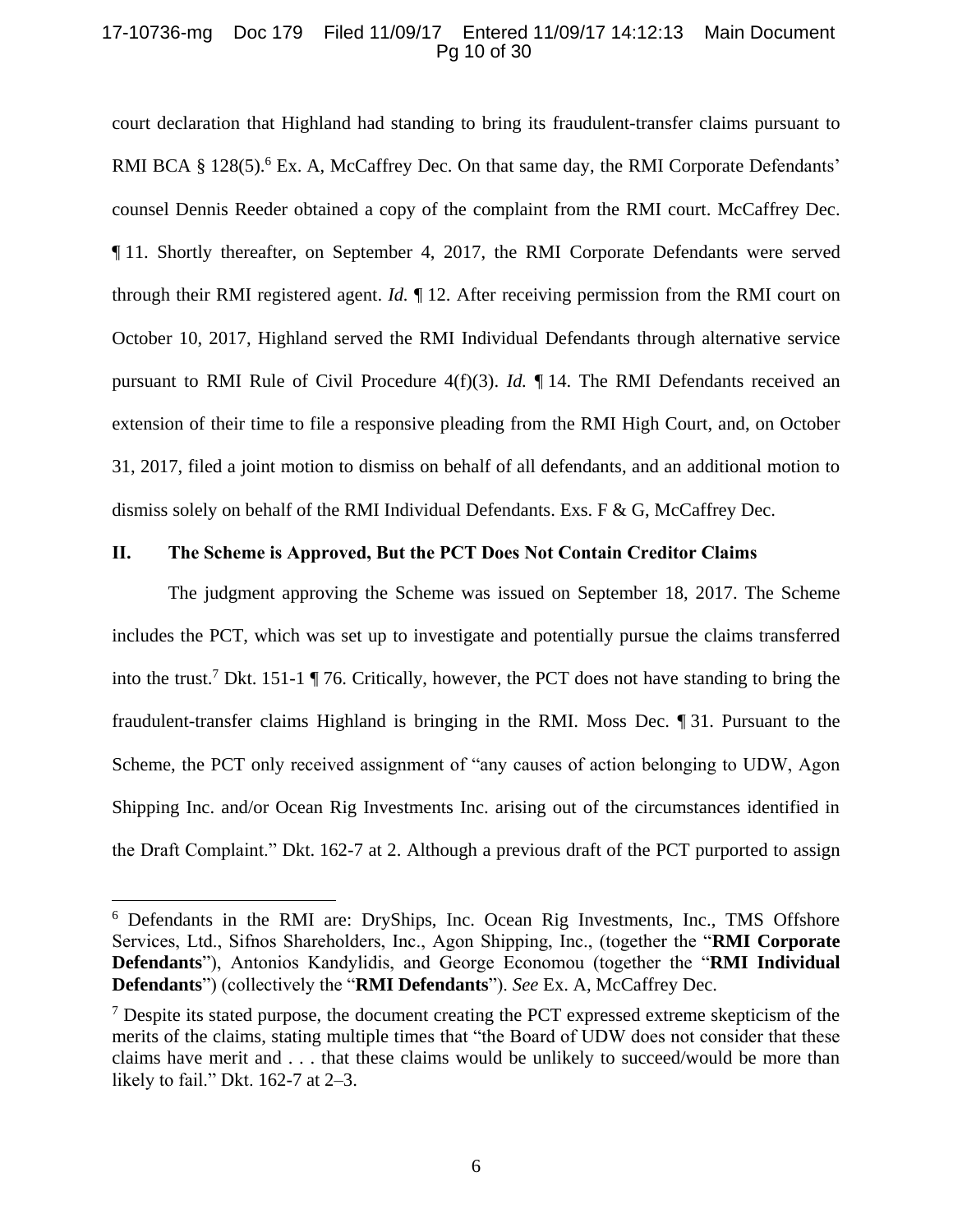### 17-10736-mg Doc 179 Filed 11/09/17 Entered 11/09/17 14:12:13 Main Document Pg 11 of 30

the creditor claims identified in Highland's draft complaint, the final version of the PCT contains no such assignment. Ex. B, Leontsinis Dec. This is confirmed by the JPLs, who acknowledged to the Cayman court that no creditor claims were being assigned to the PCT: "The claims set out in the Draft Complaint are direct creditor claims resulting from certain alleged fraudulent transfers by UDW and two of its subsidiaries (Ocean Rig Investments (ORI) and Agon Shipping (Agon)) to certain affiliated parties. *These creditor claims are not being transferred to the Trust*." Ex. A, Boneau Dec. (emphasis added).

So, despite the affirmative representations made by UDW to this Court that the "purpose of that Trust is to fund the investigation and *prosecution of the exact fraudulent conveyance claims that Highland has brought in an RMI Court*" and that "such claims have already been transferred to the Preserved Claims Trust," this is simply not true.<sup>8</sup> Further, it is undisputed that UDW cannot itself assert any creditor-type claims, so there are also not any similar claims to Highland's fraudulent-transfer claims in the PCT. Moss Dec.  $\P$  27–33.<sup>9</sup> And, because, as discussed further below, Highland did not sign the required release to receive disbursement

<sup>&</sup>lt;sup>8</sup> In the concurrent proceeding that UDW initiated in the Cayman Islands to enjoin the Cayman Islands-incorporated Highland fund, UDW represented to the Cayman Islands court—despite the JPLs' prior representations to the court and the unambiguous text of the PCT—that "*the claims identified in the Draft Complaint*, and any causes of action held by UDW, Agon or ORI arising out of the circumstances identified in those claims *were to be (and now have been) transferred into the 'Preserved Claims Trust*.'" Dkt. 162-13 at 13 ¶ 33 (emphasis added).

<sup>&</sup>lt;sup>9</sup> There is an equivalent to a Bankruptcy Trustee's Chapter 5 rights found in section 146 of the Cayman Companies Law ("**Section 146**"), but only a joint *official* liquidator obtains those rights. *Id.* ¶¶ 23–24. A joint *provisional* liquidator does not. *Id.* ¶ 27. Here, there were only joint provisional liquidators, never any joint official liquidators. *Id.* ¶ 26; Leontsinis Dec. ¶ 4. Thus, the JPLs never had the right to bring a claim under Section 146. And, even if the JPLs had obtained the rights, those rights are not assignable under Cayman Islands law. Moss Dec. ¶¶ 27– 31. There are no other means by which a debtor may stand in the shoes of a creditor and assert creditor claims under Cayman law. Creditors, however, do have the right to assert a fraudulenttransfer claims under the Cayman Fraudulent Disposition Law. *Id.* ¶ 30.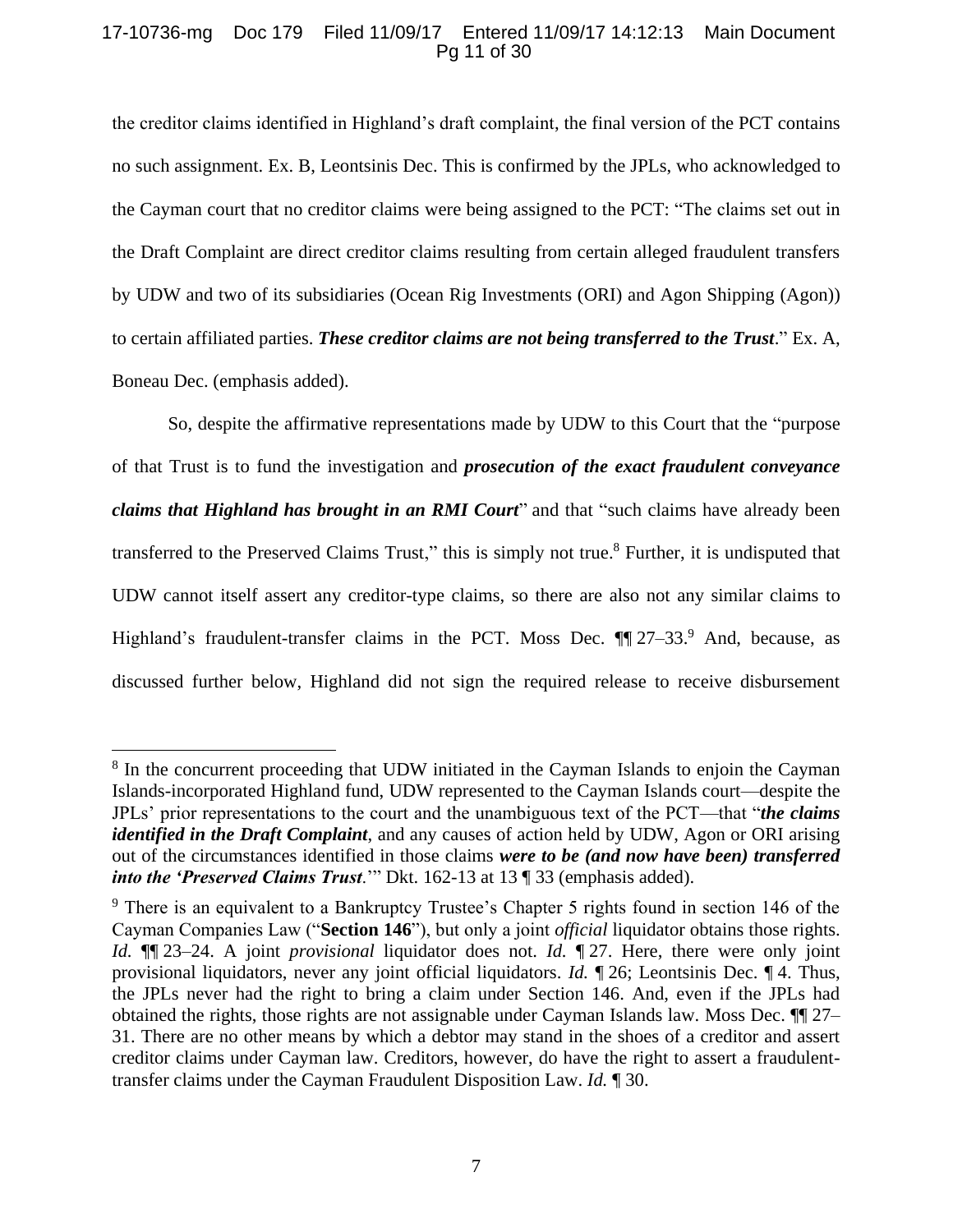### 17-10736-mg Doc 179 Filed 11/09/17 Entered 11/09/17 14:12:13 Main Document Pg 12 of 30

under the Scheme, it is the only remaining creditor that can pursue its rights in the RMI. Exs. C & D, Leontsinis Dec.

If this court enjoins Highland from pursuing the RMI claims, it would in effect create a release for these third-party recipients of the fraudulent transfers, who gave no value under the Scheme. Meanwhile, because no claims or any similar fraudulent-transfer claims were transferred to the PCT, Highland is the only party left standing to pursue those claims.<sup>10</sup>

# <span id="page-11-0"></span>**III. Highland Does Not Receive Disbursement Under the Scheme Because It Does Not Sign the Required Releases**

In connection with the Scheme, the JPLs required each creditor to sign a confirmation form stating, "[t]o the extent that a Scheme Creditor wishes to receive any of its Scheme Creditor Entitlements, a validly completed . . . Confirmation Form . . . must be submitted." Ex. C, Leontsinis Dec. Because the Scheme did not release creditor claims, the Confirmation Form included a release stating: "[e]ach UDW Scheme Creditor . . . hereby irrevocably warrants, undertakes and represents to UDW . . . that the Liabilities under the . . . [2019 Notes] released and waived by it pursuant to the UDW Scheme *are released and waived in full*." *Id*. at Annex A ¶ 3 (emphasis added). Highland signed the Confirmation Form, but marked out this paragraph to ensure that it did not affirmatively waive its claim, and impair its ability to pursue its RMI Claims. Ex. D, Leontsinis Dec. As a result, Highland has not received any disbursements

 $10$  It is unclear what claims at all are in the PCT. With regard to Economou, there are potential breach of fiduciary duty claims but those claims are subject to the exculpation in UDW's articles of incorporation, "No director shall be personally liable to the Corporation or any of its shareholders for monetary damages for breach of fiduciary duty as a director, except to the extent such exemption from liability or limitation thereof is not permitted under the BCA as the same exists or may hereafter be amended." McCaffrey Dec. ¶ 28. As to the RMI Corporate Defendants, no fiduciary duty existed between them and UDW, so no breach of fiduciary duty claims exist. Whatever claims may exist in the PCT, it is uncontroversial that there are greater challenges presented by those claims than by the fraudulent-transfer claims Highland asserts in the RMI, assuming Highland can establish standing to bring those claims.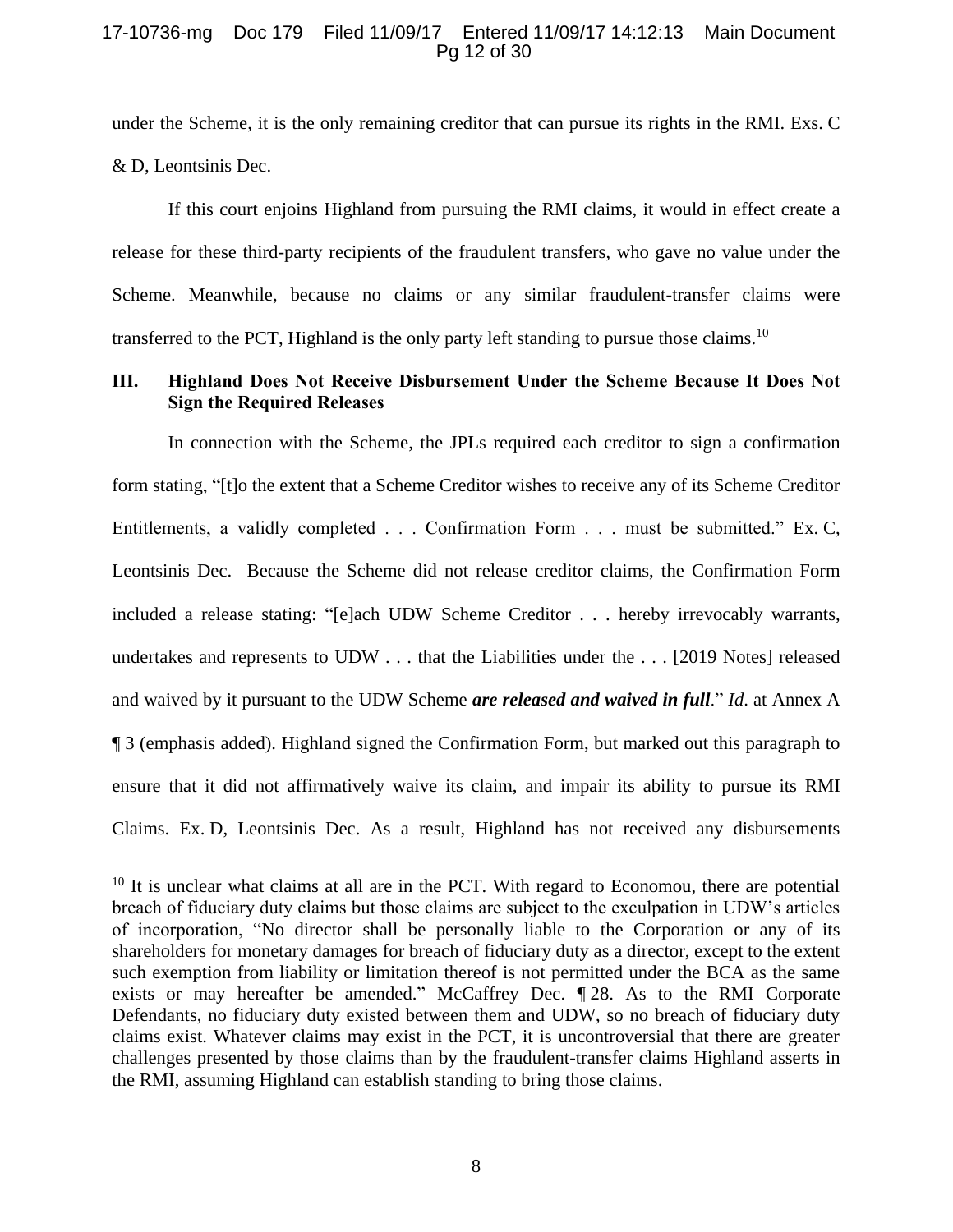### 17-10736-mg Doc 179 Filed 11/09/17 Entered 11/09/17 14:12:13 Main Document Pg 13 of 30

pursuant to the Scheme. Leontsinis Dec. ¶ 10. All other creditors have affirmatively waived their claims.

#### **ARGUMENT**

#### <span id="page-12-1"></span><span id="page-12-0"></span>**I. Highland Has Not Violated the Scheme by Initiating the RMI Proceeding**

Highland's RMI Proceeding is not an attempt to attack the Scheme or impact the reemerged debtor. And nothing Highland is doing in the RMI is a violation of the Scheme.

The Scheme discharges the debt due under the 2019 Notes. Dkt. 149-1 at § 13.4, Schedule 5. Thus, as Highland has acknowledged, it lacks standing to bring the fraudulentconveyance claims under NYDCL identified in the Draft Complaint. Mot. at 10 & n.7. But, as UDW has repeatedly acknowledged, Highland lost its standing to bring claims under the NYDCL not because it has released its fraudulent-transfer claims against the non-debtor RMI Defendants, but rather simply because it is no longer a current creditor of UDW. Notably, the PCT is clear that although Highland lost its creditor status upon sanction of the Scheme, and thus its "standing to pursue direct claims under NYDCL," Highland's claims against the recipients of the fraudulent transfers were "*not being released under the Schemes*." Dkt. 162-7 at 3–4 (emphasis added). The specific language in the PCT conforms to what UDW has represented to the Cayman Court and this Court—that there is no release of third-party claims.

UDW, in unambiguous terms, told the Cayman Court that the Scheme "doesn't deprive them [Highland] of any property rights, *neither does it directly interfere with the creditor's right to bring claims against third parties*." Ex. A, Boneau Dec. at 192:11–14. "The only reason," according to UDW, "why there's any interference with the creditor's right to claim under the New York Debtor and Creditor Law is because the effect of the scheme is to release the claims that the creditors have against UDW which is that which gives them standing to bring a debtor and creditor law action." *Id*. at 192:21–193:2. UDW then represented to this Court that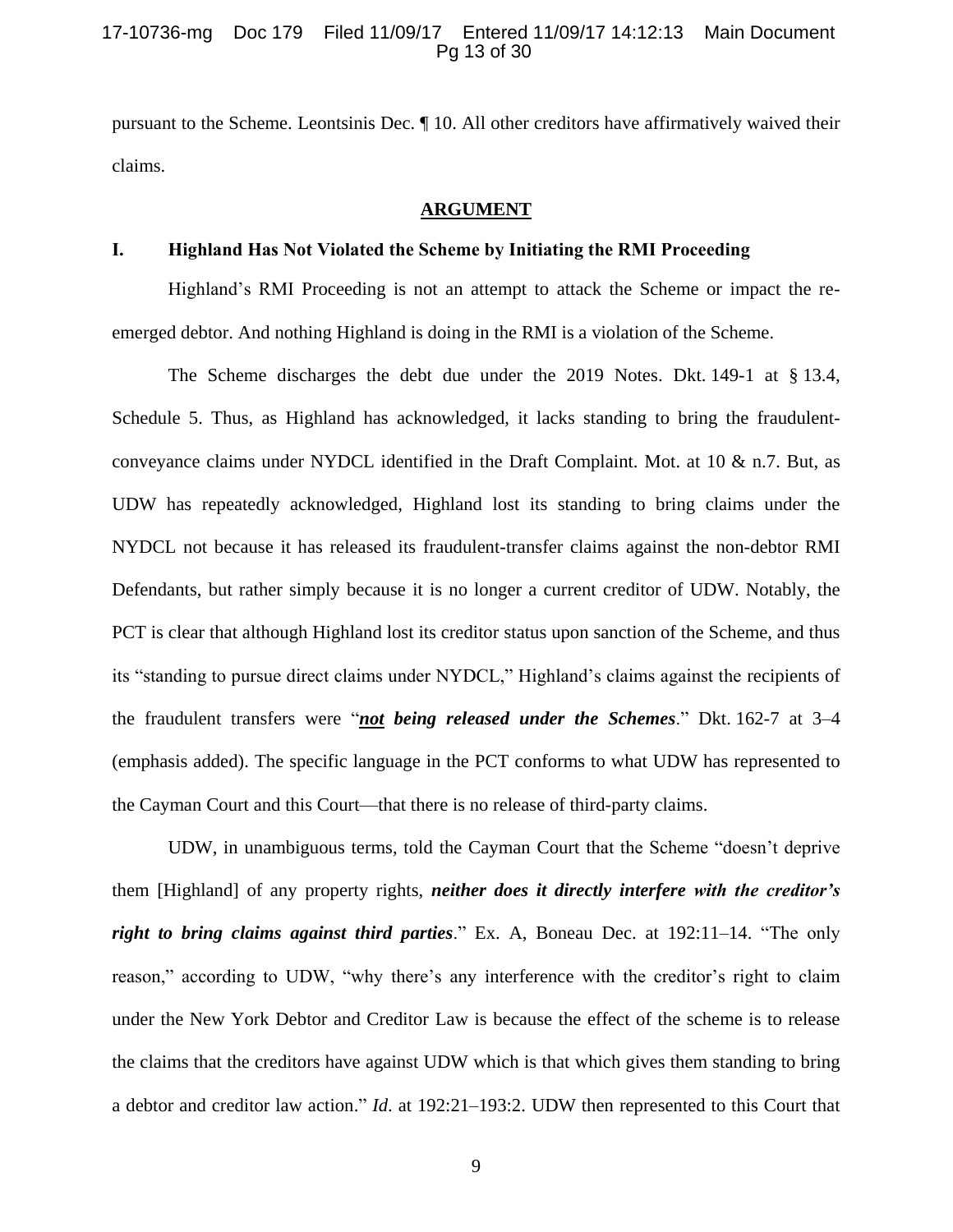### 17-10736-mg Doc 179 Filed 11/09/17 Entered 11/09/17 14:12:13 Main Document Pg 14 of 30

the Scheme only contained *two* third-party releases, neither of which was a release of claims by Highland against the fraudulent-transfer recipients identified in the RMI complaint. Dkt. 160 at 7:6–23.

Because UDW redomiciled from the RMI, RMI BCA § 128 governs Highland's creditor status in the RMI. That statute sets forth: "The transfer of domicile of any corporation out of the Republic *shall not affect any obligations or liabilities of the corporation incurred prior to such transfer, . . . nor adversely affect the rights of creditors or shareholders of the corporation existing immediately prior to such transfer.*" (Emphasis added). Ex. J, McCaffrey Dec. (RMI BCA § 128(5)). Under Highland's interpretation of RMI BCA § 128(5), Highland's remedies against recipients of fraudulent transfers from an RMI corporation persist, regardless of what occurs after the RMI corporation redomiciles. *Cf. Indep. Inv'r Protective League v. Time, Inc.*, 50 N.Y.2d 259, 264 (1980) (interpreting N.Y. Bus. Corp. Law § 1006(b), which states, "[t]he dissolution of a corporation *shall not affect any remedy available to* or against such corporation, its directors, its officers or *shareholders for any right or claim existing or any liability incurred before such dissolution*," and holding that a shareholder had standing to bring a derivative cause of action even after dissolution because "[u]nder this statute, the rights and remedies of the shareholders existing prior to dissolution are viewed as if the dissolution never occurred" (emphasis added)).

In other words, under RMI law, the clock is effectively stopped at the time of redomiciliation, and nothing that is done thereafter may negatively impact the rights of the creditor because the changed domicile. Thus, although the Scheme discharged the debt due to Highland from UDW, in the RMI, Highland need not be a current creditor with a right to recourse against the debtor in its new domicile to have standing to pursue the fraudulent transfers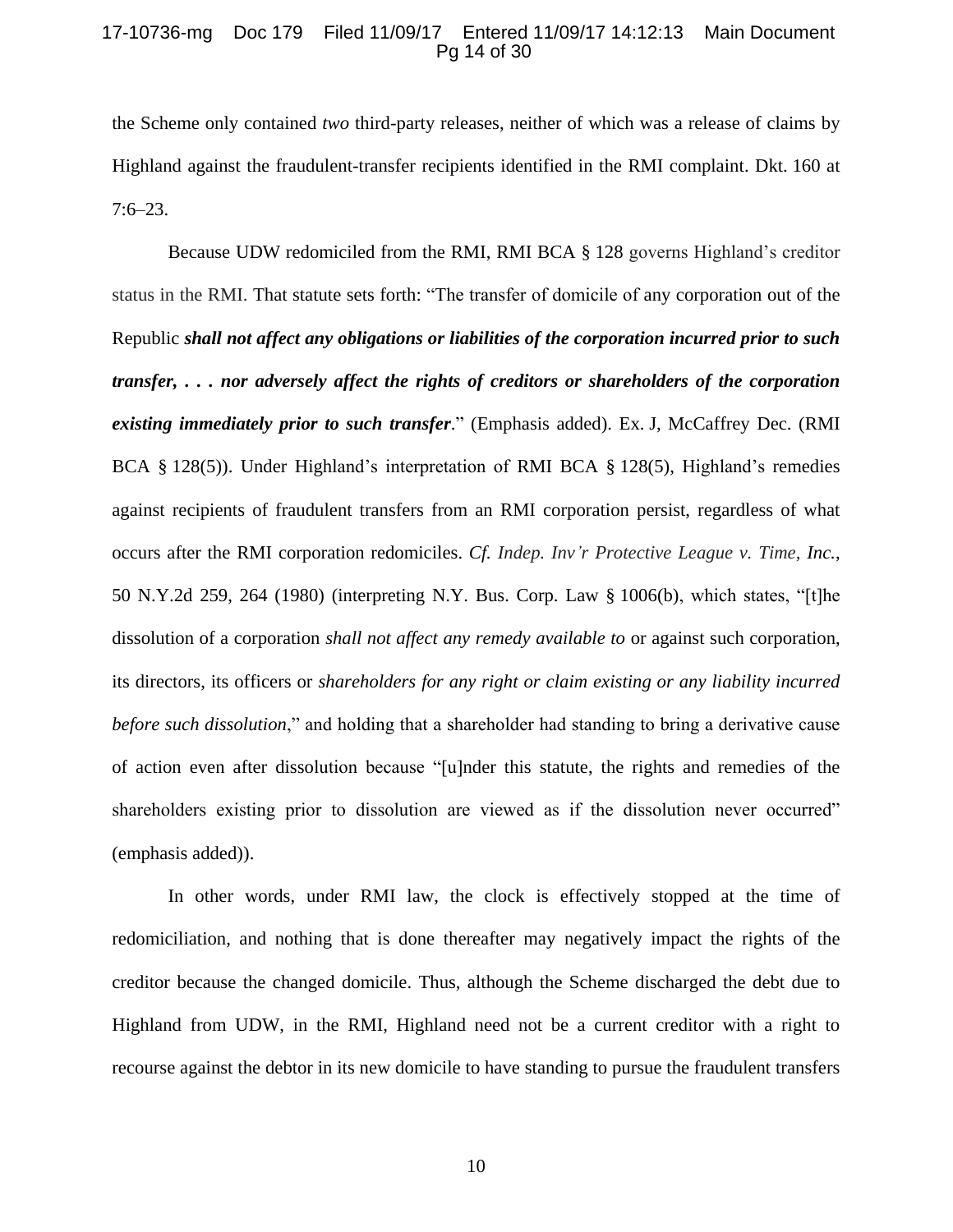### 17-10736-mg Doc 179 Filed 11/09/17 Entered 11/09/17 14:12:13 Main Document Pg 15 of 30

against third parties. Instead, whatever rights Highland had as a creditor at the time UDW redomiciled, including the right to recover fraudulent transfers against third parties, remain vested in Highland under RMI law.

Consequently, neither Highland nor the RMI court need unwind the Scheme for Highland to pursue its claims. Instead, the RMI court need only look to see what rights existed at the time of redomiciliation. There is no violation of the Scheme, because Highland is not attempting to pursue a claim against UDW, nor to have the RMI court reinstate its right to seek recourse against UDW. Highland is solely seeking to pursue claims against third-party recipients of fraudulent transfers that arise under RMI law—claims that, if this Court grants an injunction, will be pursued by no one because no party other than Highland has these claims.

Critically, UDW has identified no injury whatsoever to it or the Scheme that is caused by Highland's pursuit of claims against non-debtor recipients of fraudulent transfers in the RMI. In fact, because UDW assigned its claims against many of these non-debtors to the PCT, any claims asserted by Highland against them cannot affect the Scheme because the Scheme contemplates the PCT pursuing these same defendants, albeit under other theories of liability.<sup>11</sup> Moreover, now

 $\overline{a}$ 

 $11$  To the extent the Court views cause of action number nine, the declaratory judgment action, in the RMI Proceeding as too close to a collateral attack on the Scheme, Highland is willing to amend its pleadings to clarify that the claim is solely seeking to establish Highland's standing with regard to the fraudulent-transfer claims asserted in causes of action one through eight of the RMI Complaint. The sole purpose of that cause of action was to put defendants on notice as to the basis of Highland's standing to bring its fraudulent-transfer claims and to crystalize that issue for the RMI court from the start. Despite UDW's argument to the contrary, as explained above, it is unnecessary for the RMI court to declare the releases "null and void" in a declaratory judgment cause of action for Highland to establish standing to pursue its fraudulent-conveyance claims, because the right to assert those claims existed at the time of UDW's redomiciliation and is protected by RMI BCA § 128(5). In any event, the impact, if any, of Highland amending its lawsuit to clarify what it seeks in that claim is for the RMI court to determine.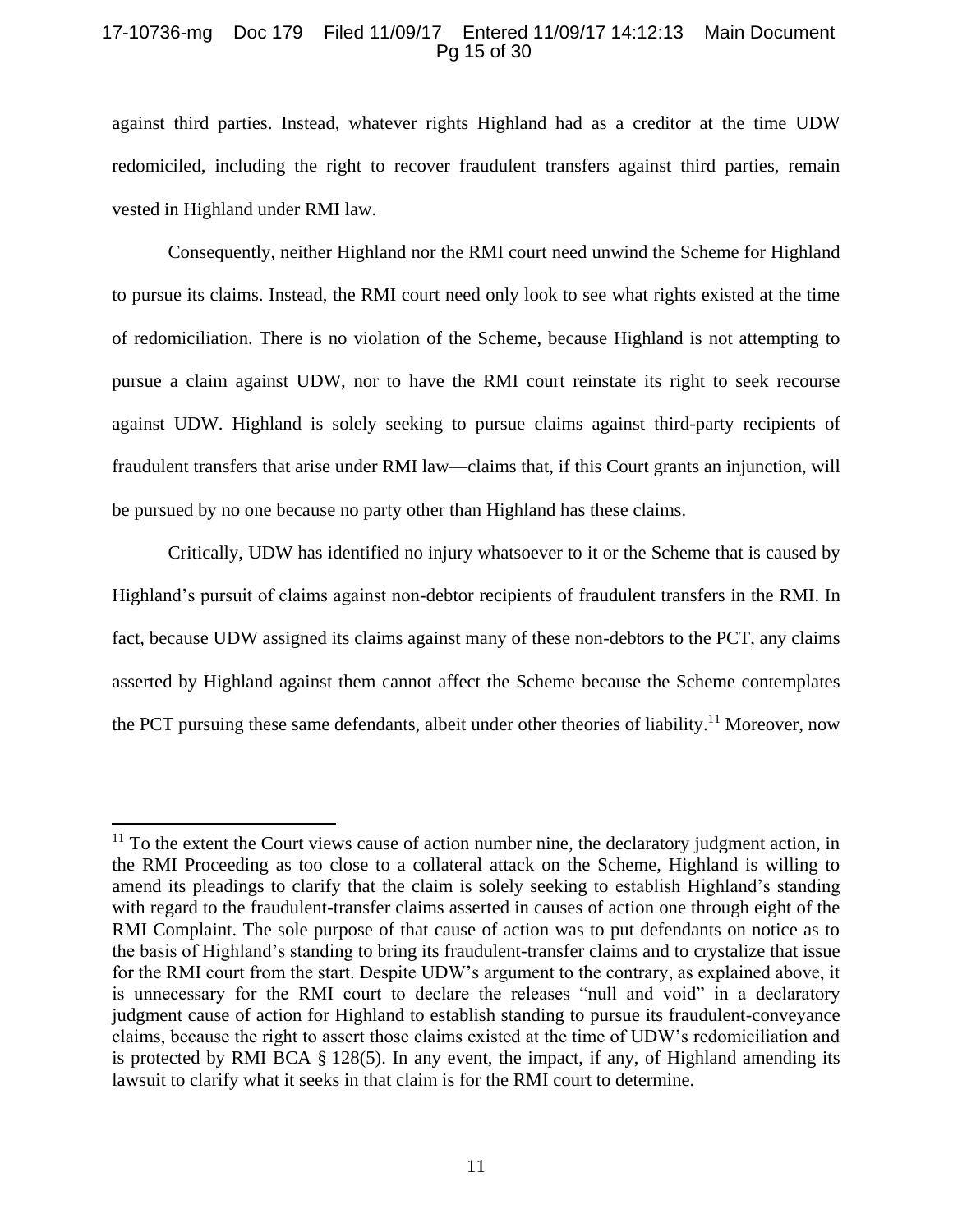### 17-10736-mg Doc 179 Filed 11/09/17 Entered 11/09/17 14:12:13 Main Document Pg 16 of 30

that the Scheme is approved, UDW has successfully reemerged and is now listed on the NASDAQ, and is presumably conducting business as contemplated by the Scheme. Mot. at 10.

Additionally, no argument has been made or evidence provided to establish that any purported release of Highland's claims exists. UDW implemented a Scheme without releases of third-party claims. Meanwhile, the third-parties did not contribute any value to the Scheme, nor was their involvement critical to the Scheme, and as a result there would have been no basis to provide them a release. $12$ 

Further, any argument that there are non-debtor releases that pertain to Highland's claims should be foreclosed in this Court, in light of the representation, mentioned above, that the Scheme only contained two, limited third-party releases, neither of which have any relevance to Highland's claims in the RMI. Consequently, any attempt by UDW to use this Court in an ancillary proceeding to expand the scope of the Scheme to create a non-existent release from fraudulent-transfer liability under RMI law to the non-debtor RMI Defendants that was not obtained in the main proceeding should be rejected.

# <span id="page-15-0"></span>**II. Chapter 15 Should Not Be Used to Extend the Jurisdiction of the Cayman Islands into the Courts of the RMI**

UDW asks this Court to use the power granted it by Chapter 15 to impede litigation in the RMI, preventing Highland from asserting its rights that arise under RMI law, based on an order issued by a Cayman court. The JPLs have already acknowledged that in the Chapter 15 context, "Congress limited the jurisdiction of United States bankruptcy courts to debtors and assets that

<sup>12</sup> *Compare In re Sino-Forest Corp.*, 501 B.R. 655, 657–58, 664 (Bankr. S.D.N.Y. 2013) (granting comity to a foreign third-party release where the releasee paid a \$117 million settlement); *In re Metcalfe & Mansfield Alternative Invs.*, 421 B.R. 685, 692 (Bankr. S.D.N.Y. 2010) (granting comity to third-party release where the released parties' "participation was viewed as vital to the restructuring").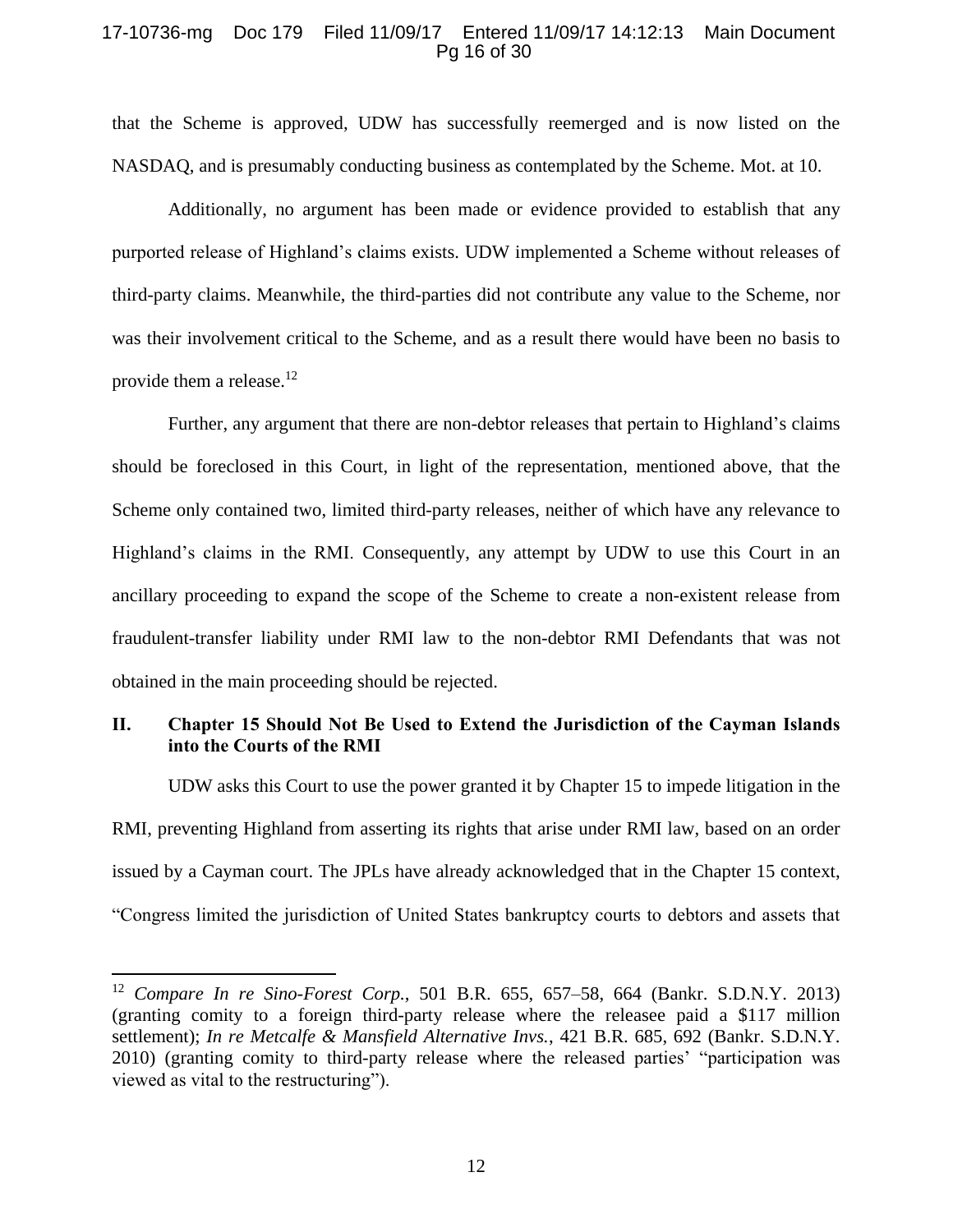#### 17-10736-mg Doc 179 Filed 11/09/17 Entered 11/09/17 14:12:13 Main Document Pg 17 of 30

are within the territorial jurisdiction of the United States." Dkt. 47 at 16 (citing *In re JSC BTA Bank*, 434 B.R. 334, 342 (Bankr. S.D.N.Y. 2010)). The JPLs further argued that if Highland had been permitted to go forward with the involuntary bankruptcy proceeding it contemplated, that would have led to "'disruptive consequences,' including the use of a United States court as a 'global clearing house' for resolving the right to proceed against the Debtors in appropriate foreign tribunals," which was not what Congress intended when it enacted Chapter 15. Dkt. 47 at 18 (citing *In re JSC BTA Bank*, 434 B.R. at 336).

Now, in contrast, UDW asks this Court to be precisely that kind of "global clearing house," and, significantly, to expand the role to include prohibiting a RMI proceeding against non-debtors that could have no conceivable effect on the re-emerged debtor's assets in the United States. Chapter 15 is not intended to be used as a conduit through which UDW can indirectly enforce its broad interpretation of the Cayman Scheme in the RMI. And, the Court should not allow UDW to do so here.

If this Court were to grant the injunction UDW seeks it would be deciding that the law of one nation, the Cayman Islands, is superior to the law of another nation, the RMI. While presumably it is possible that there could be a case in which a U.S. court would need to make a comity choice between the laws of two foreign sovereigns, this is not such a case. Rather than interceding in a dispute about the effect of RMI's redomiciliation statute on Highland's standing to bring fraudulent-transfer claims, the Court should deny UDW's request and allow the RMI High Court to determine the issues presented by the motions to dismiss that have already been filed by the RMI Defendants in the RMI Proceeding.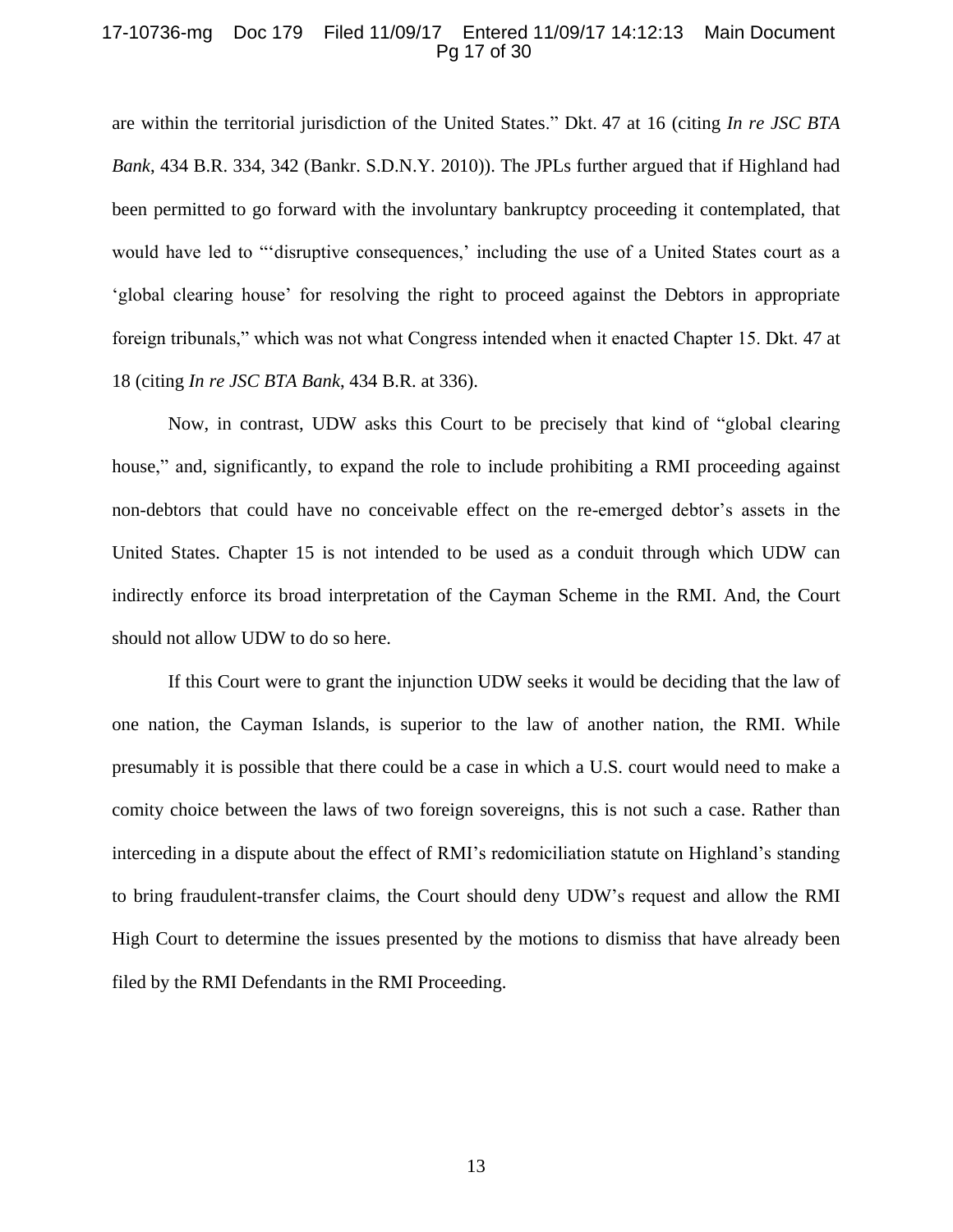#### 17-10736-mg Doc 179 Filed 11/09/17 Entered 11/09/17 14:12:13 Main Document Pg 18 of 30

# <span id="page-17-0"></span>**A. This Court's Decision Under Chapter 15 to Recognize and Enforce the Scheme Should Not Supplant the RMI's Ability to Choose What Effect the Scheme Will Have in RMI**

UDW seeks to have this Court issue an anti-foreign suit injunction prohibiting the RMI court from, as an issue of first impression, interpreting its law regarding the effect of redomiciliation on a creditor's right to bring a fraudulent-transfer claim. *See China Trade & Dev. Corp. v. M.V. Choong Yong*, 837 F.2d 33, 35 (2d Cir. 1987) ("The fact that the injunction operates only against the parties, and not directly against the foreign court, does not eliminate the need for due regard to principles of international comity because *such an order effectively restricts the jurisdiction of the court of a foreign sovereign*.") (emphasis added) (internal citations omitted); *LAIF X SPRL v. Axtel, S.A. de C.V.*, 390 F.3d 194, 200 (2d Cir. 2004) (same). Essentially, UDW asks this Court to use its decision to recognize and enforce the Scheme in the United States under Chapter 15 as a proxy for enforcing it in the RMI, the debtor's former domicile. This type of exportation of the United States' statutory scheme for enforcement is not the type of relief that should be provided in an ancillary proceeding. *See* 8 Collier on Bankruptcy ¶ 1502.01[8] ("[C]hapter 15, and the Model Law, intend that ancillary cases be limited to property within the recognizing country."); *id.* ¶ 1521.04 ("Like a chapter 15 case, [a foreign nonmain proceeding] is territorial and confined to assets within its territory.").

Moreover, the circumstances in this case should give the Court even more pause because the RMI has: (1) not adopted the Model Law; (2) made the policy choice to prohibit the type of reorganization reflected by the Scheme—which is of course why UDW fled the RMI in the first place; and (3) promulgated a statute that forbids a redomiciling company from adversely affecting the rights of its creditors as they exist at the time of redomiciliation. McCaffrey Dec. ¶¶ 23–26. Thus, using the entirely different statutory regime in the United States to impose a scheme upon the RMI is particularly inequitable.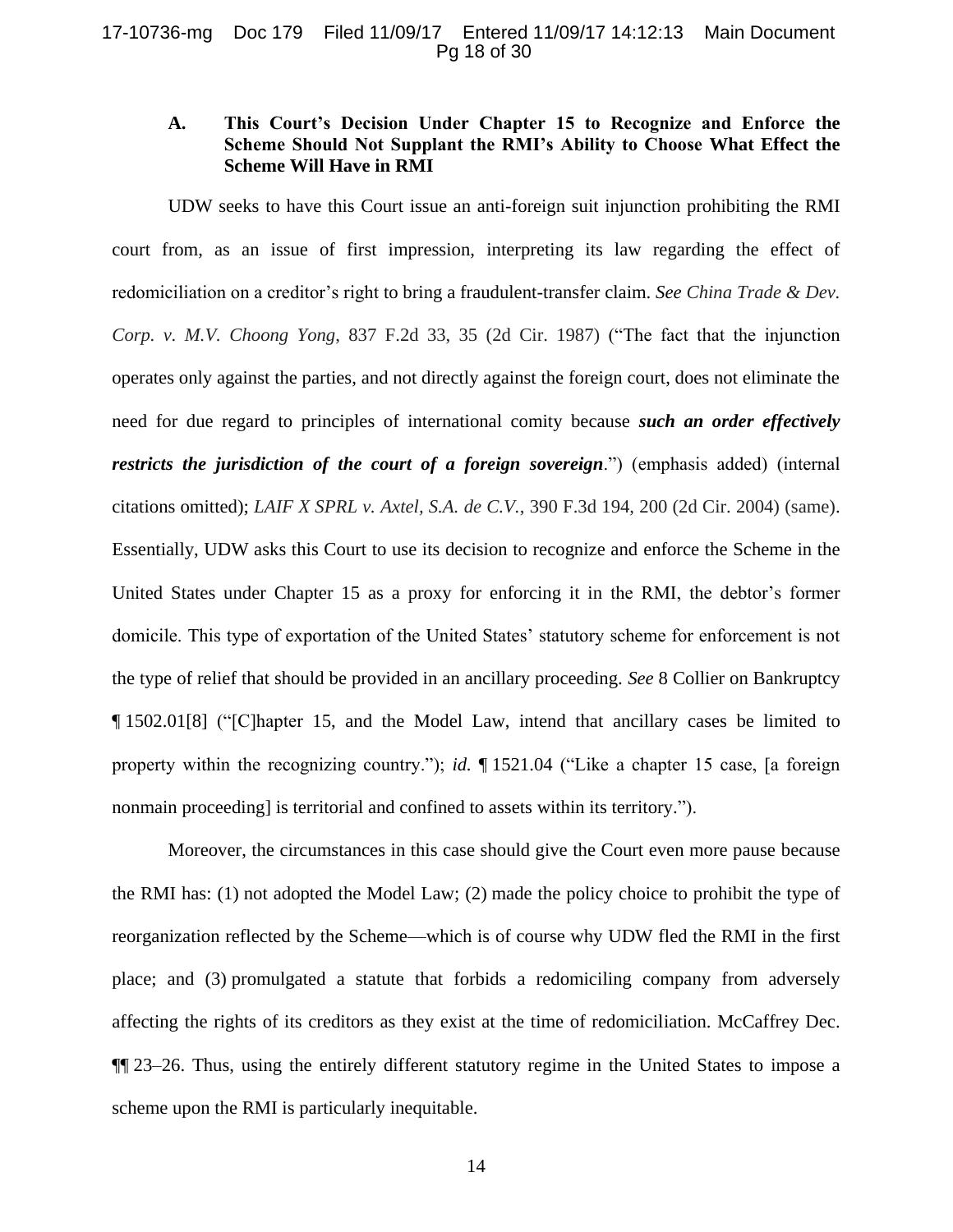### 17-10736-mg Doc 179 Filed 11/09/17 Entered 11/09/17 14:12:13 Main Document Pg 19 of 30

# <span id="page-18-0"></span>**B. The JPLs' Statements to the Court Make Clear that the Purpose of the Enforcement Order Was to Prohibit Conduct in the Territorial United States, Consistent with Chapter 15 Ancillary Jurisdiction**

The JPLs consistently identified conduct in the United States as the driving force behind the need for this Court to protect the debtor from Highland, seeking this Court's assistance in preventing potential U.S.-based litigation. Specifically, in their motion seeking enforcement of the Scheme, they requested that this Court enforce the Scheme to "ensure that . . . no party is allowed to undermine a nearly unanimous, court-sanctioned restructuring *by initiating or continuing actions in the United States* based on matters comprehensively restructured under the Schemes." Dkt. 122 ¶ 2 (emphasis added). The JPLs also stated that the Enforcement Order should be issued because without it "the Debtors are concerned that disgruntled Scheme Creditors who did not accept the Schemes *will attempt to litigate their claims, which are released under the Schemes, in New York.*" *Id.* 1 3 (emphasis added). They went on to state:

- "If parties *are permitted to commence actions in the United States* in contravention of the Schemes, the newly restructured Debtors will be forced to . . . defend[] these actions." *Id.* ¶ 17.
- "If the Schemes . . . are not given permanent effect, there is a risk that parties *could bring proceedings in the United States against members of the Group or their respective property in the U.S.*" *Id.* ¶ 20.
- "The . . . purpose of the Relief Requested is to prevent creditors from . . . *proceeding in the United States against the reorganized Debtors* in respect of debts that have been discharged in Cayman Proceedings." *Id.* ¶ 35

At the hearing on the motion, counsel for the JPLs stated, "Petitioners are here today seeking an order from this Court granting comity and giving full force and effect to the schemes in the United States and issuing a permanent injunction *enjoining parties from taking actions in the United States* in contravention of the scheme." Dkt. 160 at 4:20–24. Counsel went on to state, "If the schemes are not given permanent effect in the United States, then there is a substantial risk that certain *creditors may take actions here* in contravention of the restructuring." *Id*. at 6:19–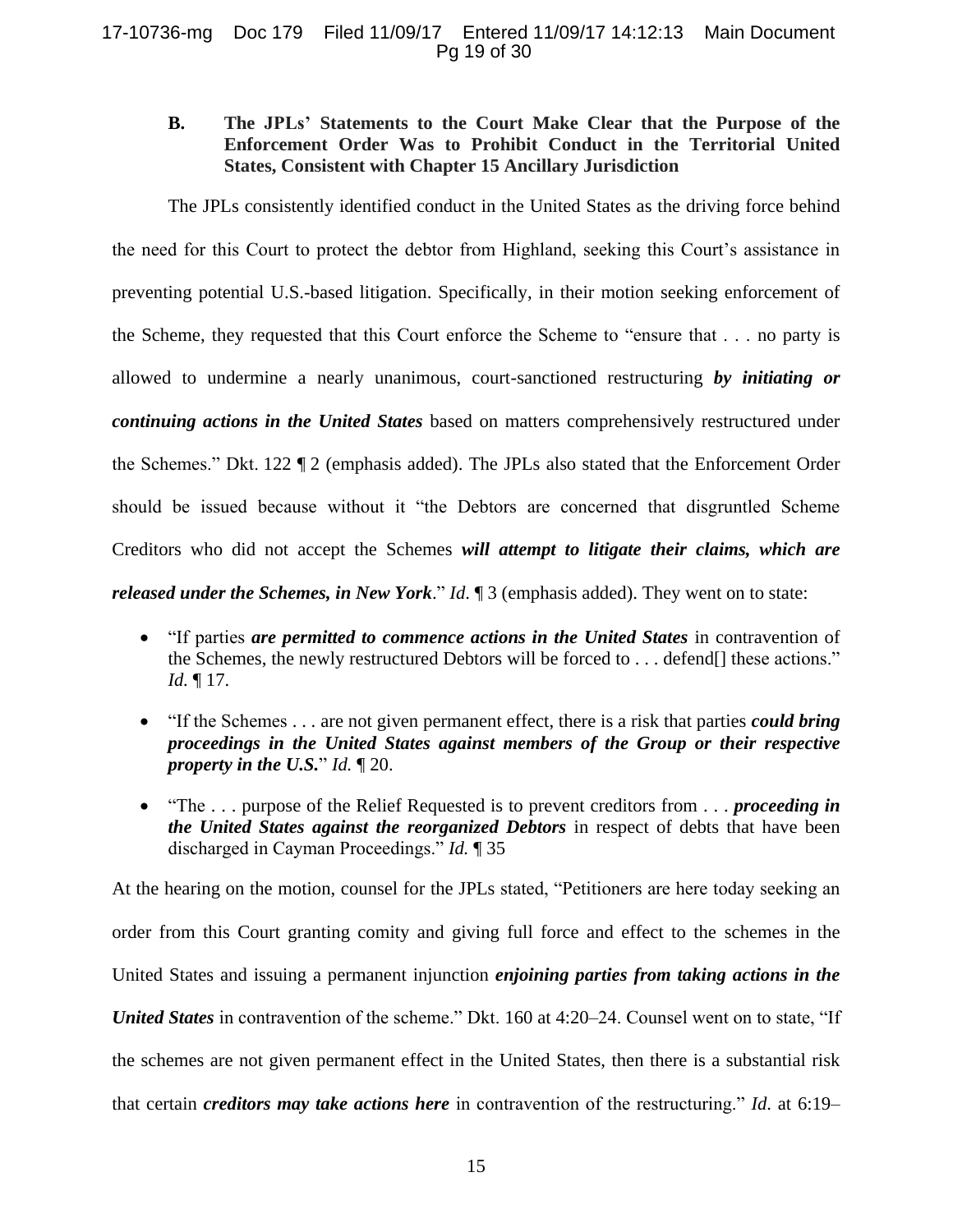### 17-10736-mg Doc 179 Filed 11/09/17 Entered 11/09/17 14:12:13 Main Document Pg 20 of 30

22.<sup>13</sup> And, consistent with Chapter 15 ancillary jurisdiction, this Court's order enforcing the scheme has numerous references limiting the prohibition of conduct to the territorial United States. Dkt. 153 at 4-5  $\P$ [ $\Diamond$  2(a)-(b), (d)-(f).

In compliance with the Court's order, Highland has not taken any action in the courts of the United States in contravention of the Scheme. But now, UDW seeks to widen the reach of this Court's order to the RMI, the nation that UDW chose as its place of incorporation at the time it issued the debt Highland purchased. This Court should deny that request.<sup>14</sup>

# <span id="page-19-0"></span>**C. The Limited Nature of the Automatic Stay in a Chapter 15 Proceeding Should Inform UDW's Request**

Even outside of the ancillary-proceeding context of a Chapter 15, the relief UDW seeks, an anti-foreign suit injunction, should only be used "sparingly" and "granted 'only with care and great restraint.'" *China Trade & Dev. Corp.*, 837 F.2d at 36; *see also LAIF X SPRL*, 390 F.3d at 200. That restraint should apply to an even greater extent in a Chapter 15 ancillary proceeding. Although Congress did not include any language regarding the issuance of an anti-foreign suit injunction in Chapter 15, it did include limitations on the automatic stay that occur upon recognition of a foreign proceeding to proceeding that could impact the *debtor's* property in the territorial United States. *See* 11 U.S.C. § 1520; *see also In re JSC BTA Bank*, 434 B.R. at 345.

<sup>&</sup>lt;sup>13</sup> Although no mention of the RMI Proceeding was made during the September 20, 2017 hearing, RMI counsel to the RMI Defendant Corporations, who appeared both in the Cayman Proceedings and in this proceeding as an expert on RMI law on behalf of JPLs (Ex. A, Leontsinis Dec. & Dkt. 7), received the RMI complaint on August 31, 2017, and the RMI Corporate Defendants were served with the RMI complaint on September 4, 2017. McCaffrey Dec. ¶¶ 11– 12.

 $14$  To the extent the Court reads its Enforcement Order to apply to Highland's claims asserted in the RMI, Highland urges the Court to modify its order pursuant to 11 U.S.C. § 1522 to limit its application to litigation in the territorial United States, as contemplated by all representations made to the Court by the JPLs.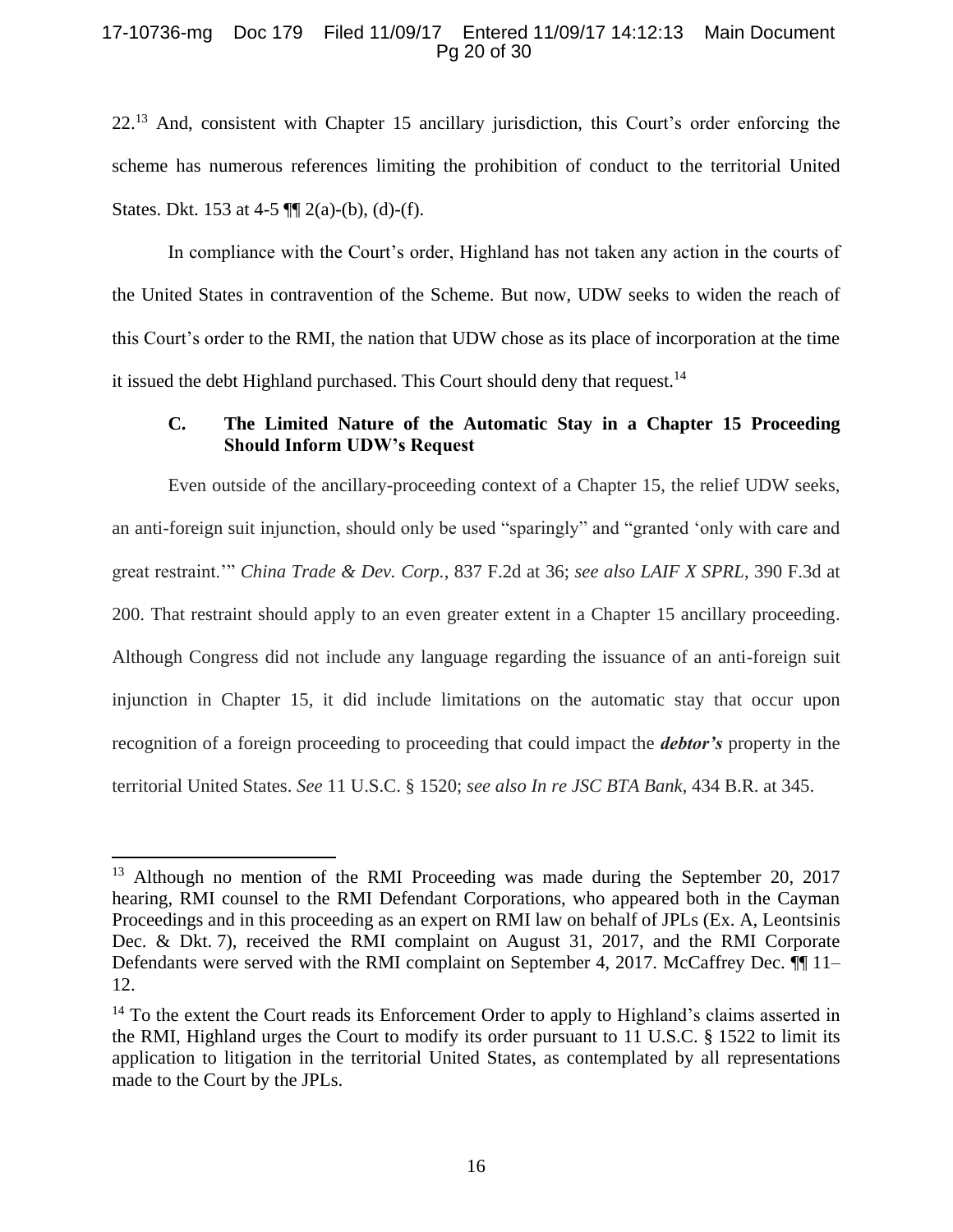### 17-10736-mg Doc 179 Filed 11/09/17 Entered 11/09/17 14:12:13 Main Document Pg 21 of 30

The injunction UDW seeks here would apply to *non-debtor property* in a proceeding taking place *outside the United States* pursuant to non-U.S. law, and would of course last permanently. This is relief well beyond a temporary stay. Therefore, the limitations put upon the less extreme, temporary automatic stay are instructive as to the minimum limitations that should apply to the permanent relief sought here.

The RMI Proceeding that UDW seeks to enjoin will have no conceivable effect on the property of the debtor in the United States, and UDW has identified none. Moreover, the debtor is not a party to the RMI Proceeding. It is a suit to recover fraudulent transfers made to nondebtor recipients, brought by the only party with a right to bring those claims. Thus, the Court should deny UDW's request.

# <span id="page-20-0"></span>**III. UDW Cannot Meet the Necessary Factors Under the** *China Trade* **Test to Obtain the Extraordinary Relief of an Anti-Foreign Suit Injunction**

UDW's request must fail because it has not met its burden to establish the *China Trade*  and permanent injunction requirements. The Second Circuit made clear in *China Trade* that "an anti-foreign-suit injunction should be 'used sparingly' and should be granted 'only with care and great restraint.'" 837 F.2d at 36. The Second Circuit takes a "restrictive" approach to the issuance of foreign anti-suit injunctions. *Bailey Shipping Ltd. v. Am. Bureau of Shipping*, No. 12- CV-5959, 2013 WL 5312540, at \*8 (S.D.N.Y. Sept. 23, 2013). And, "[p]rinciples of comity weigh heavily in the decision to impose a foreign anti-suit injunction." *LAIF X SPRL*, 390 F.3d at 200 (denying anti-foreign suit injunction because the Mexican court was appropriate forum to determine the relationship between a Mexican company and a party that transacted with it).

The Second Circuit has identified two threshold requirements a court must find and five additional factors a court must weigh before issuing an anti-foreign suit injunction. *C.D.S., Inc. v. Bradley Zetler, CDS, LLC*, 213 F. Supp. 3d 620, 628 (S.D.N.Y. 2016). The two threshold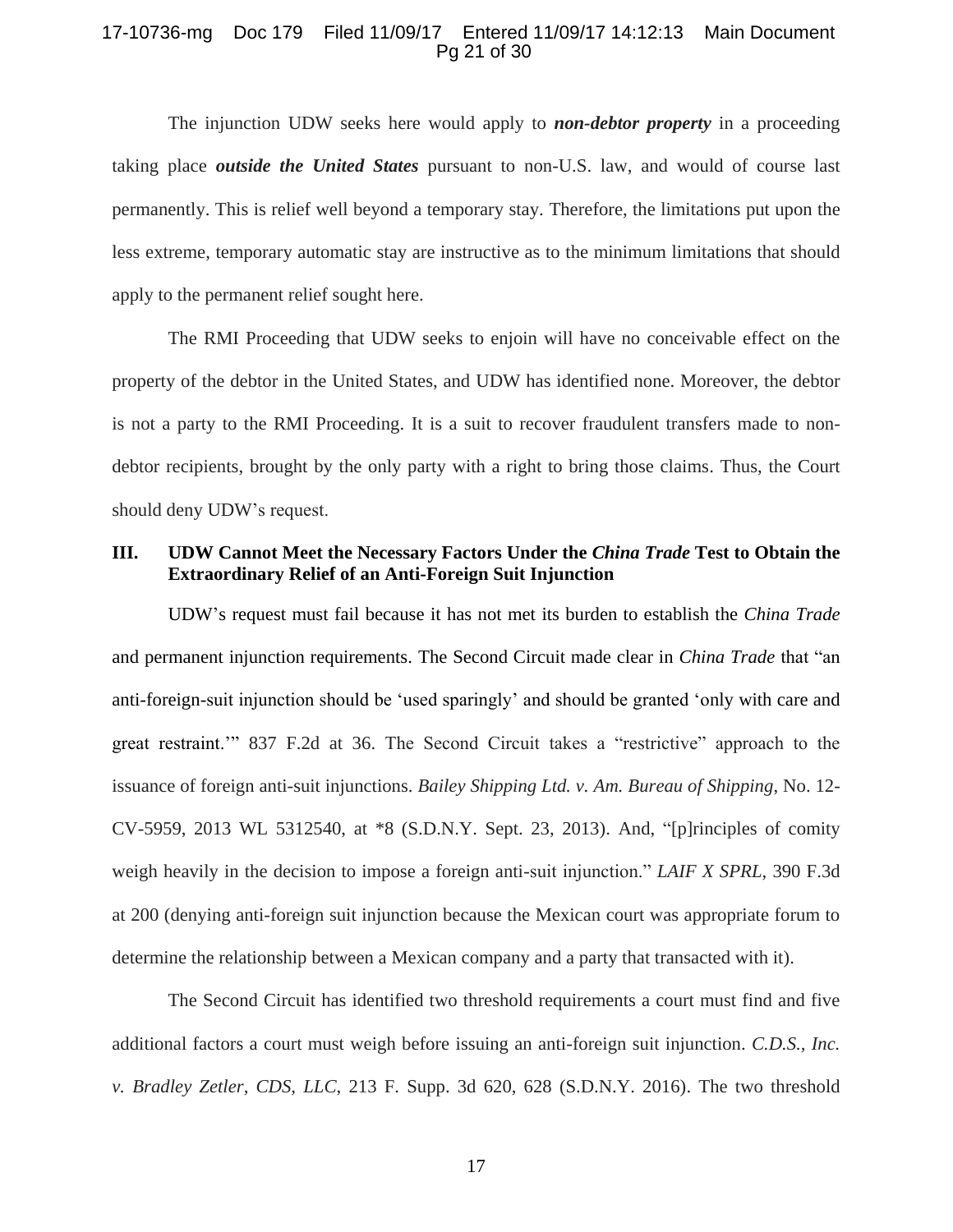### 17-10736-mg Doc 179 Filed 11/09/17 Entered 11/09/17 14:12:13 Main Document Pg 22 of 30

requirements are that (1) the parties are the same in both matters, and (2) resolution of the case before the enjoining court is dispositive of the action to be enjoined. *LAIF X SPRL*, 390 F.3d at 199. The five additional factors are: (1) frustration of a policy in the enjoining forum; (2) the foreign action would be vexatious; (3) a threat to the enjoining court's jurisdiction; (4) the proceedings in the other forum prejudice other equitable considerations; or (5) whether adjudication of the same issues in separate actions would result in delay, inconvenience, expense, inconsistency, or a race to judgement. *Dow Jones & Co. v. Harrods, Ltd.*, 237 F. Supp. 2d 394, 422–23 (S.D.N.Y. 2002). Factors one and three have a "greater significance" in the analysis, but do not by themselves, justify the issuance of an anti-foreign suit injunction. *Ibeto Petrochem. Indus. Ltd. v. M/T Beffen*, 475 F.3d 56, 64 (2d Cir. 2007). Even if the *China Trade* factors are met, UDW must also establish the preliminary injunction requirements. *Bailey Shipping*, 2013 WL 5312540 at  $*15-16$ . UDW cannot meet this high burden.

#### <span id="page-21-0"></span>**A. UDW Did Not Meet the Two Threshold Requirements**

#### *1. The Parties Are Not the Same in this Matter and the RMI Proceeding*

In the RMI Proceeding, Highland brings claims against seven defendants, none of which are UDW or any of the debtors this or the Cayman Proceedings. Here, the only party seeking an injunction is UDW. Although parties need not be exactly the same in each proceeding, they must be "sufficiently similar" such that their "interests are aligned." *In re Millenium Seacariers*, 354 B.R. 674, 680 (Bankr. S.D.N.Y. 2006). To be aligned such that non-identical parties are sufficiently similar, their economic interests must match. *Id.* (holding that first threshold requirement was not met because party seeking injunction in the U.S. failed to "ma[k]e [a] direct showing of how its economic interests match those of" the party to the foreign proceeding).

UDW made no attempt to explain how its economic interests matches those of the RMI Defendants, nor could it. Instead, UDW relies on the proposition that as the transferor, UDW is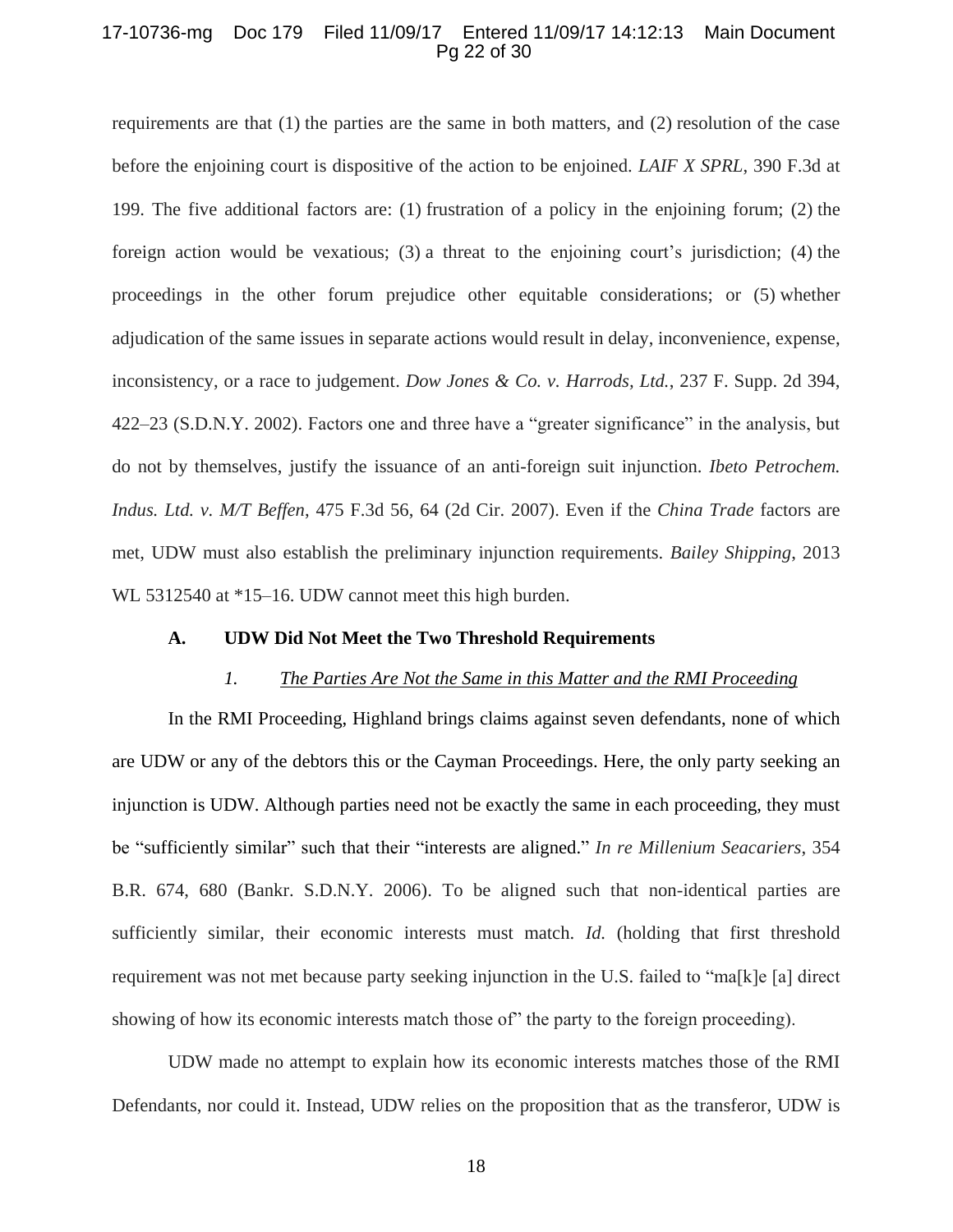### 17-10736-mg Doc 179 Filed 11/09/17 Entered 11/09/17 14:12:13 Main Document Pg 23 of 30

an indispensable party to the RMI Proceeding, citing a case from the Middle District of Pennsylvania and a 1906 decision from New York's Fourth Department that are clearly not precedential on the issue and hardly persuasive. While there is no RMI case on point, RMI Rule of Civil Procedure 19 is nearly identical to FRCP 19, and the weight of caselaw under FRCP 19 provides that a transferor is not a necessary party where complete relief can be accorded among those already parties. *E.g.*, *Kramer v. Mahia (In re Khan)*, No. 10-CV-46901, 2014 WL 10474969, at \*59 (E.D.N.Y. Dec. 24, 2014) (affirming and adopting bankruptcy court's finding that debtor is not a necessary party where money judgment could be awarded against defendant without regard to debtor); *see also Gordon v. Livecchi (In re Livecchi)*, Adv. No. 11-02027, 2014 WL 7013463, at \*4 (Bankr. W.D.N.Y. Dec. 11, 2014) (holding that debtor is not a necessary party where debtor no longer has interest in transferred property). Thus, UDW fails to meet its burden on the first threshold issue.<sup>15</sup>

# *2. The Resolution of the Matter Before this Court Is Not Dispositive of the RMI Proceeding*

UDW also fails to meet the second threshold requirement. To determine whether the matter in this Court is dispositive of the matter proceeding in the RMI, the Court must determine whether the "substance of the claims and arguments raised in the two actions is the same." *Bailey Shipping*, 2013 WL 5312540, at \*10. The analysis "requires great precision in assessing the 'substance' of the claims at issue in the foreign action." *Id*. And, "*China Trade*'s threshold cannot be satisfied unless a determination by the foreign court on the claim in question would leave little or nothing for the domestic court to decide." *Id*. Where the movant fails to establish

<sup>&</sup>lt;sup>15</sup> As discussed above, to the extent the ninth cause of action in the RMI for declaratory relief creates alignment of the parties because it seeks a declaration rendering the releases in the Scheme null and void, Highland is willing to amend its RMI complaint to clarify the relief requested in the ninth cause of action.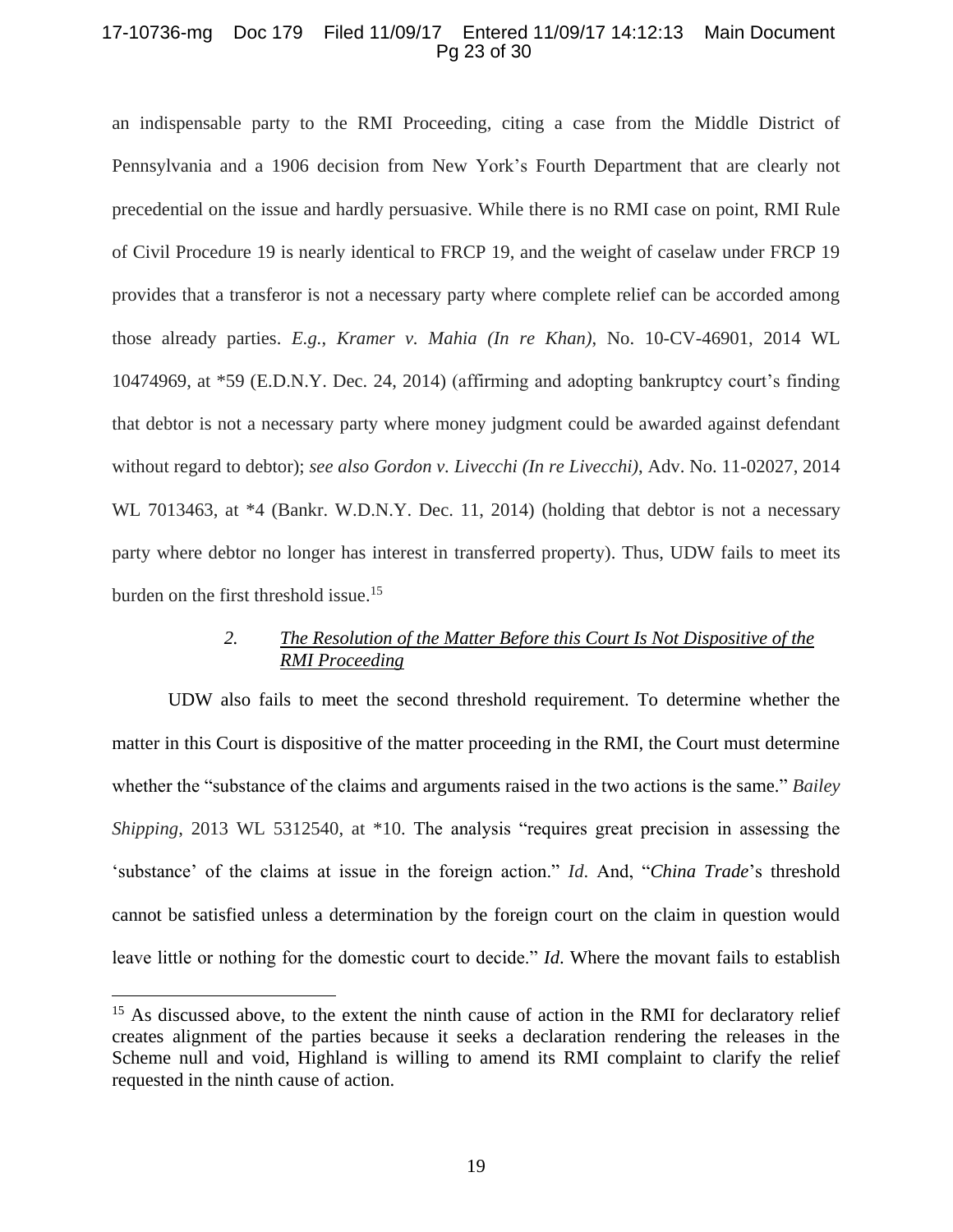#### 17-10736-mg Doc 179 Filed 11/09/17 Entered 11/09/17 14:12:13 Main Document Pg 24 of 30

that resolution of the matter pending in the United States would resolve the issues presented by the foreign proceeding, the movant fails to meet second threshold requirement. *Id.* at \*13 (holding that a domestic claim for negligent misrepresentation did not present the same "factual and legal elements" as a foreign claim that did not rely on a negligence theory and so was not dispositive of that claim); *ED Capital, LLC v. Bloomfield Inv. Res. Corp.*, 155 F. Supp. 3d 434, 443 (S.D.N.Y. 2016) (holding second threshold factor was not met and stating, "even if the Court resolved [the plaintiff's] declaratory judgment action, issues relating to [the foreign] claims would remain unresolved in the Netherlands Action."), *aff'd in part, vacated in part on other grounds*, 660 F. App'x 27 (2d Cir. 2016) (summary order).

Here, UDW has not established that the Court's decision on the injunction will address any of the issues in the RMI Proceeding. This Court is not being asked to interpret and apply RMI BCA § 128(5), nor to address the merits of Highland's fraudulent-transfer claims. To be sure, if Highland is prohibited from going forward in the RMI, then effectively this Court will have ended that lawsuit, and taken away from the RMI court the opportunity to decide those issues, which are ripe in the RMI, where the RMI Defendants have already filed motions to dismiss on precisely these issues. But that is not the test for the "dispositive" threshold factor because if it was, all anti-foreign suit injunctions would be dispositive. Moreover, the RMI court's decision on Highland's claims will not be dispositive as to whether this Court will continue to enforce the Scheme within the territorial jurisdiction of the United States.

As with the first threshold factor, UDW relies solely on Highland's ninth cause of action for declaratory relief to establish the second factor, and then attempts to bootstrap the fraudulenttransfer causes of action to that argument. Again, to the extent the ninth cause of action meets the "dispositive" requirement, which it does not, Highland will amend its complaint to clarify the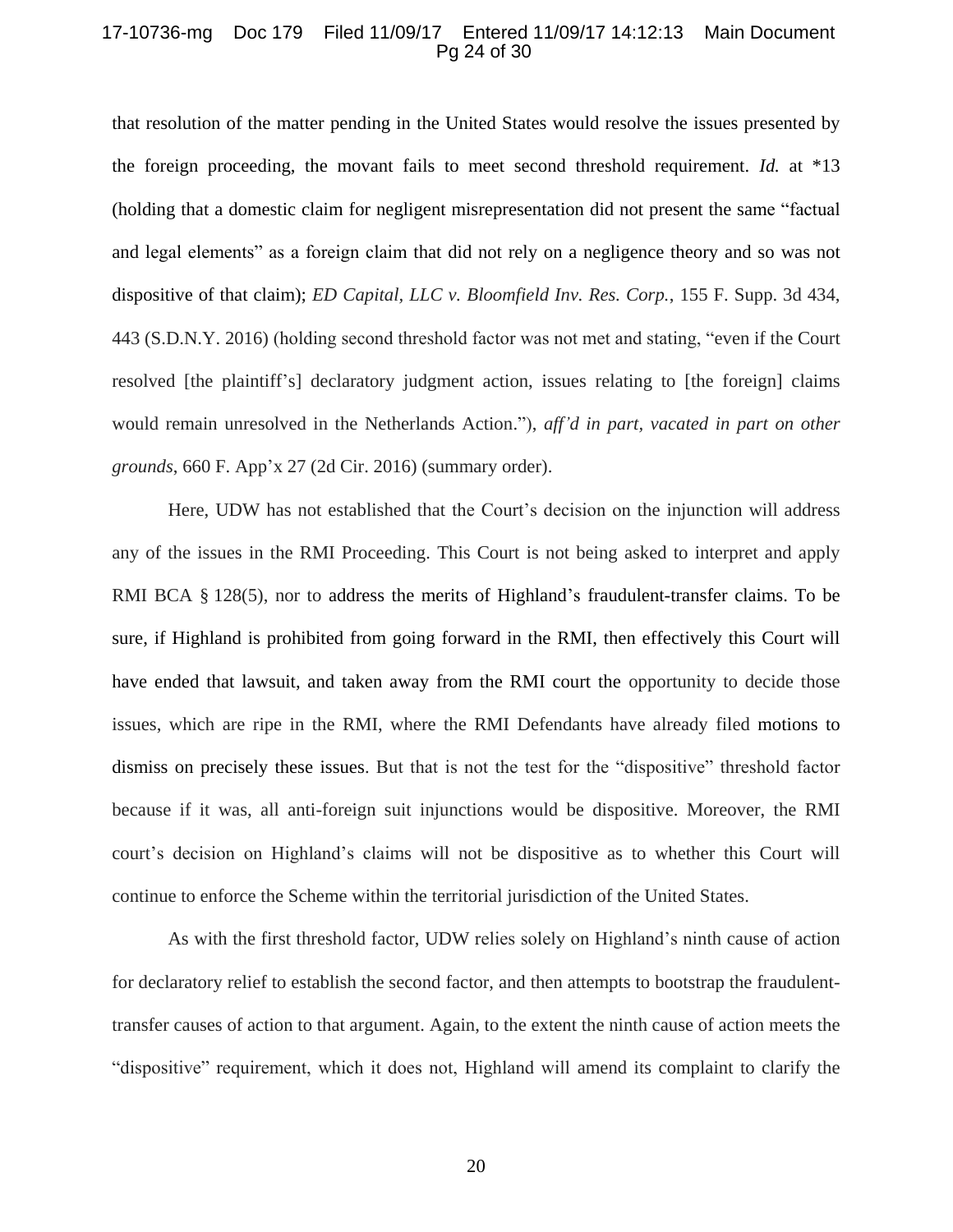### 17-10736-mg Doc 179 Filed 11/09/17 Entered 11/09/17 14:12:13 Main Document Pg 25 of 30

relief sought. The Court's decision to enforce the Scheme in this Chapter 15 proceeding is not dispositive for *China Trade* purposes of that issue of RMI law. Thus, UDW's request for an antiforeign suit injunction should be denied.

# **B. The Five Additional Factors Favor Restraint**

<span id="page-24-0"></span>Even if the two threshold requirements are met, the Court must still weigh the five additional factors before issuing an anti-foreign suit injunction. *E.g.*, *David Benrimon Fine Art LLC v. Durazzo*, No. 17-CV-6382, 2017 WL 4857603, at \*4 (S.D.N.Y. Oct. 26, 2017) (declining to issue anti-suit injunction after finding that two threshold requirements were satisfied). Factors one and three (the public policy factors) are given greater significance, but cannot, by themselves, justify the issuance of an anti-foreign suit injunction. *Ibeto Petrochem.*, 475 F.3d at 64.

*Factor 1: No frustration of a policy in the enjoining forum*. The RMI Proceeding is not a collateral attack on this Court's decision to enforce the Scheme in the United States pursuant to Chapter 15. As discussed above, the RMI has not adopted the Model Law, but has passed RMI BCA § 128, which is relevant to the RMI court's analysis because UDW transferred its domicile from the RMI to the Cayman Islands prior to provisional liquidation. Therefore, the decision in the RMI on what effect will be given to the Scheme is fundamentally different than the decision this Court made to enforce the Scheme, raises entirely different issues under entirely different statutory schemes, and will have no impact on the enforcement of this Court's order in the territorial United States. Thus, allowing the RMI court to interpret and apply RMI law will not undermine this Court's Enforcement Order.

*Factor 2: The foreign action is not vexatious*. Foreign actions are not vexatious when the plaintiffs are within their rights to bring the action, and the defendants in that action have a fair opportunity to be heard. *See David Benrimon Fine Art*, 2017 WL 4857603 at \*3 (holding a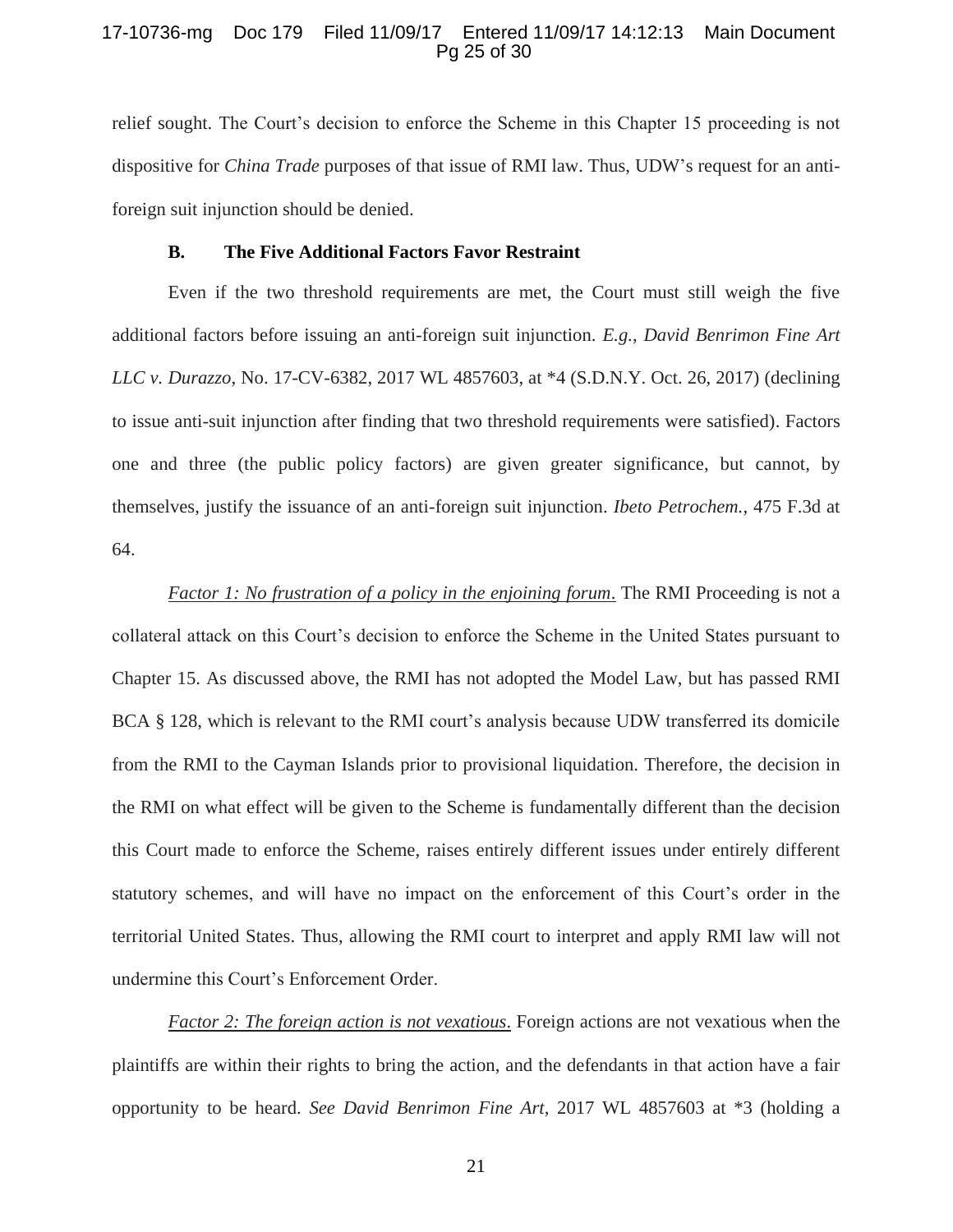### 17-10736-mg Doc 179 Filed 11/09/17 Entered 11/09/17 14:12:13 Main Document Pg 26 of 30

French proceeding not vexatious where the plaintiffs were within their rights to bring the action in France); *C.D.S., Inc.*, 213 F. Supp. 3d at 629 (holding a foreign proceeding not vexatious because it was not brought "to undermine th[e] [c]ourt's jurisdiction," but to enforce contract to which foreign defendant was a party); *Cybernaut Capital Mgmt. Ltd. v. Partners Grp. Access Secondary 2008, L.P.*, No. 13-CV-5380, 2013 WL 4413754, at \*5 (S.D.N.Y. Aug. 7, 2013) (holding a Cayman proceeding not vexatious where "Petitioners were given a full chance to brief [the relevant] issue before the Cayman Islands court").

Here, there is no question that Highland was within its rights to bring the RMI Proceeding. At the time it filed that action, the Scheme was not approved and this Court had not entered its enforcement order. And, the RMI Defendants have already filed motions to dismiss the RMI Proceeding, asserting a slew of purportedly dispositive defenses. Exs. F  $\&$  G, McCaffrey Dec.

UDW's attempt to characterize the RMI Proceeding as vexatious because Highland told this Court and the Cayman Court that it could only pursue NYDCL claims in the United States, and that NYDCL claims do not exist in the RMI, is baseless. Both of those statements are true. But they are beside the point now. Highland is not pursuing any NYDCL claims anywhere. Instead, Highland is pursuing RMI fraudulent transfers in the RMI. It is not a distinction without a difference, as UDW appears to argue, because of RMI BCA § 128. It is hardly vexatious for Highland to assert its rights in RMI considering all the ties to RMI created by UDW's and the RMI Defendants' choices to incorporate there.

*Factor 3: No threat to the enjoining court's jurisdiction*. The RMI Proceeding in no way threatens this Court's jurisdiction. Where there is no concern that the foreign court will encroach on the domestic court's jurisdiction, the factor weighs against issuing an injunction. *Compare* 

22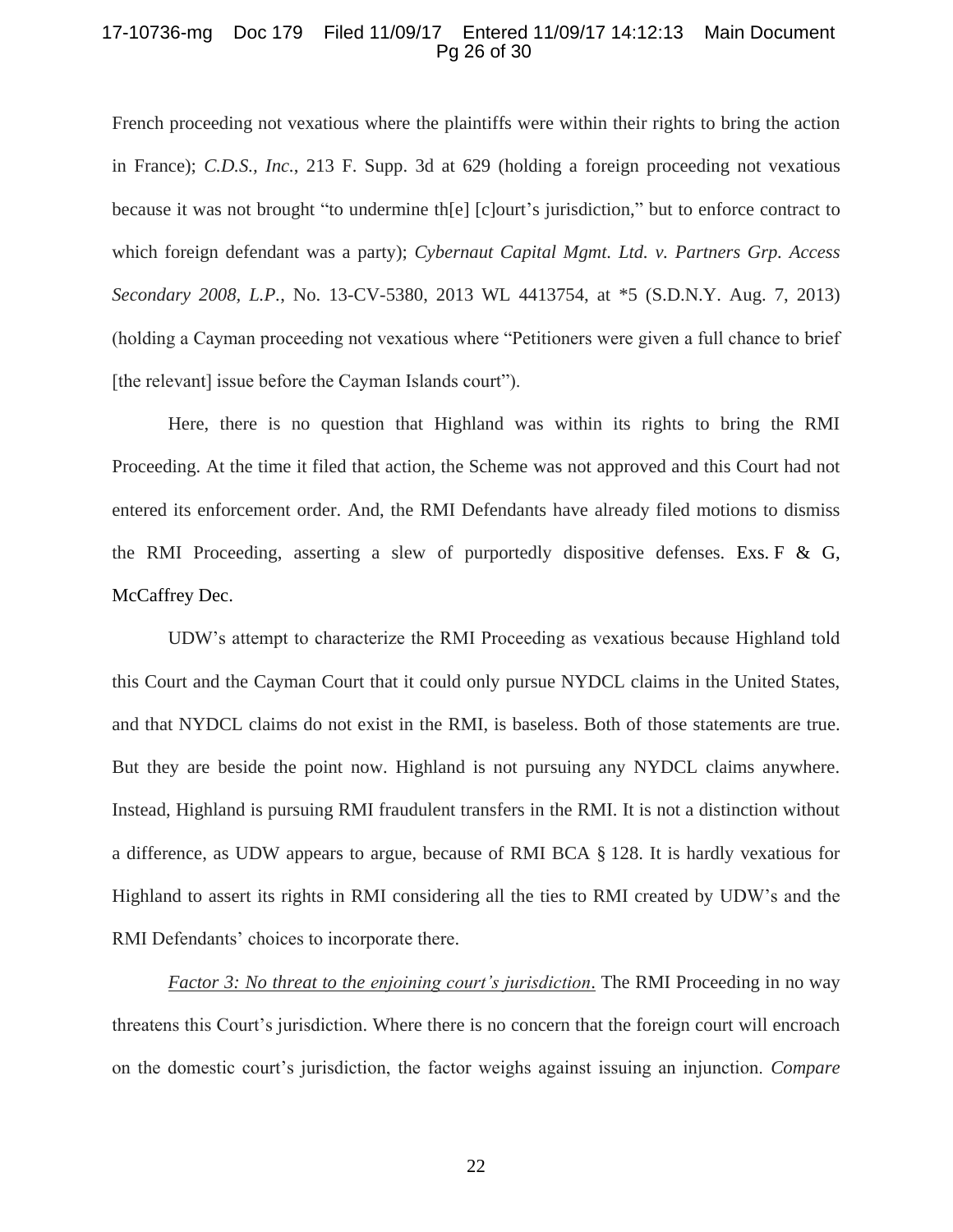### 17-10736-mg Doc 179 Filed 11/09/17 Entered 11/09/17 14:12:13 Main Document Pg 27 of 30

*MasterCard Int'l Inc. v. Argencard Sociedad Anonima, N*o. 01-CV-3027, 2002 WL 432379, at \*10 (S.D.N.Y. Mar. 20, 2002) ("There is nothing in this case to suggest that the Argentine action poses a threat to this Court's jurisdiction over the present action."), *with Int'l Fashion Prods., B.V. v. Calvin Klein, Inc.*, No. 95-CV-0982, 1995 WL 92321, at \*2 (S.D.N.Y. Mar. 7, 1995) ("[I]f the District Court in the Netherlands issues an injunction requiring the delivery of CKI's Spring '95 line, that will destroy this Court's jurisdiction to adjudicate claims relating to those particular goods."); *see also China Trade & Dev. Corp.*, 837 F.2d at 37. Here, no finding the RMI court will make in the RMI Proceeding will encroach on this Court's ability to exercise its ancillary jurisdiction in this Chapter 15 case. Thus, this factor favors exercising restraint, and denying the Motion.

*Factor 4: The proceedings in the other forum do not prejudice other equitable considerations.* The equities do not favor the issuance of an injunction here. After incorporating in the RMI, UDW and its executives redomiciled to a jurisdiction where it could take advantage of favorable insolvency laws to the detriment of its creditors, as it is permitted to do under Cayman law. The RMI, however, has a different statutory regime, and in the RMI, as a former RMI company, UDW, its creditors, and its recipients of fraudulent transfers are subject to that regime as well. Highland has not forum-shopped by bringing suit in RMI; rather, Highland has gone to the jurisdiction whose laws governed the company that issued the debt it bought giving rise to its creditor status. *David Benrimon Fine Art*, 2017 WL 4857603 at \*4 (declining to issue anti-suit injunction after finding that moving party's equitable considerations, including alleged forum shopping, were unpersuasive). And, Highland's suit in RMI is against those same executives that chose to incorporate UDW there in the first place, and other RMI corporations related to those executives.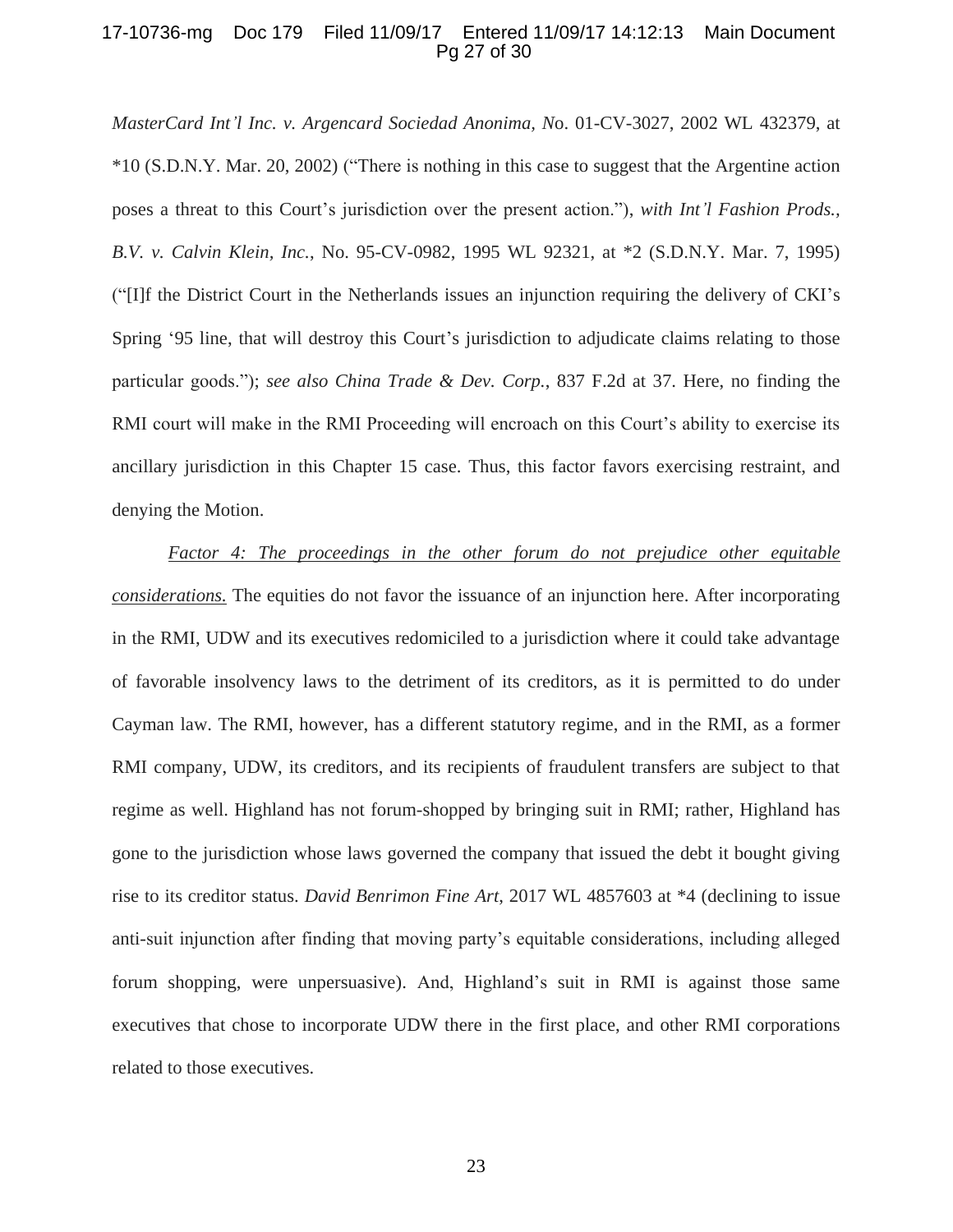## 17-10736-mg Doc 179 Filed 11/09/17 Entered 11/09/17 14:12:13 Main Document Pg 28 of 30

*Factor 5: Adjudication of the same issues in separate actions will not result in delay, inconvenience, expense, inconsistency, or a race to judgement*. The RMI Defendants and UDW, all of which chose to incorporate in RMI or be a director or officer of an RMI company, cannot now complain that having to litigate in the RMI is too expensive or inconvenient. They could have selected any nation in the world and incorporated under its laws. They chose the RMI. They must now deal with whatever consequences result from that choice, including the application of RMI law, and the fact that the RMI is in a remote part of the Pacific Ocean. *See C.D.S., Inc.*, 213 F. Supp. 3d at 629. Moreover, there is no need for UDW to appear in the RMI Proceeding because nothing that will be determined there will impact UDW's ability to move forward with its business and implement the Scheme.<sup>16</sup>

### <span id="page-27-0"></span>**C. UDW Does Not Meet Its Burden to Establish that It Will Suffer Irreparable Harm if the Court Does Not Issue the Requested Injunction**

"Irreparable harm is the single most important prerequisite for the issuance of a preliminary injunction. Accordingly, the moving party must first demonstrate that such injury is likely before the other requirements for the issuance of an injunction will be considered." *Freedom Holdings, Inc. v. Spitzer*, 408 F.3d 112, 114 (2d Cir. 2005) (citation, quotation marks, and ellipses omitted). To satisfy the irreparable harm requirement, a plaintiff "must demonstrate that absent a preliminary injunction they will suffer an injury that is neither remote nor speculative, but actual and imminent." *Id.* (citation and quotation marks omitted). A plaintiff

 $\overline{a}$ 

<sup>&</sup>lt;sup>16</sup> UDW also argues that it would have to go to the RMI to contest that suit because the RMI Proceeding would be in direct competition with the PCT. Mot. at 21. As discussed above, however, the PCT does not have the power to bring any creditor claims and is thus not in direct competition with Highland on any claim. However, to the extent the trustee of the PCT disagrees, the trustee would be the appropriate party to make any arguments in the RMI. It is unclear why the re-emerged debtor, now that the provisional liquidation has been discharged, would have any reason to make those arguments on behalf of the trustee.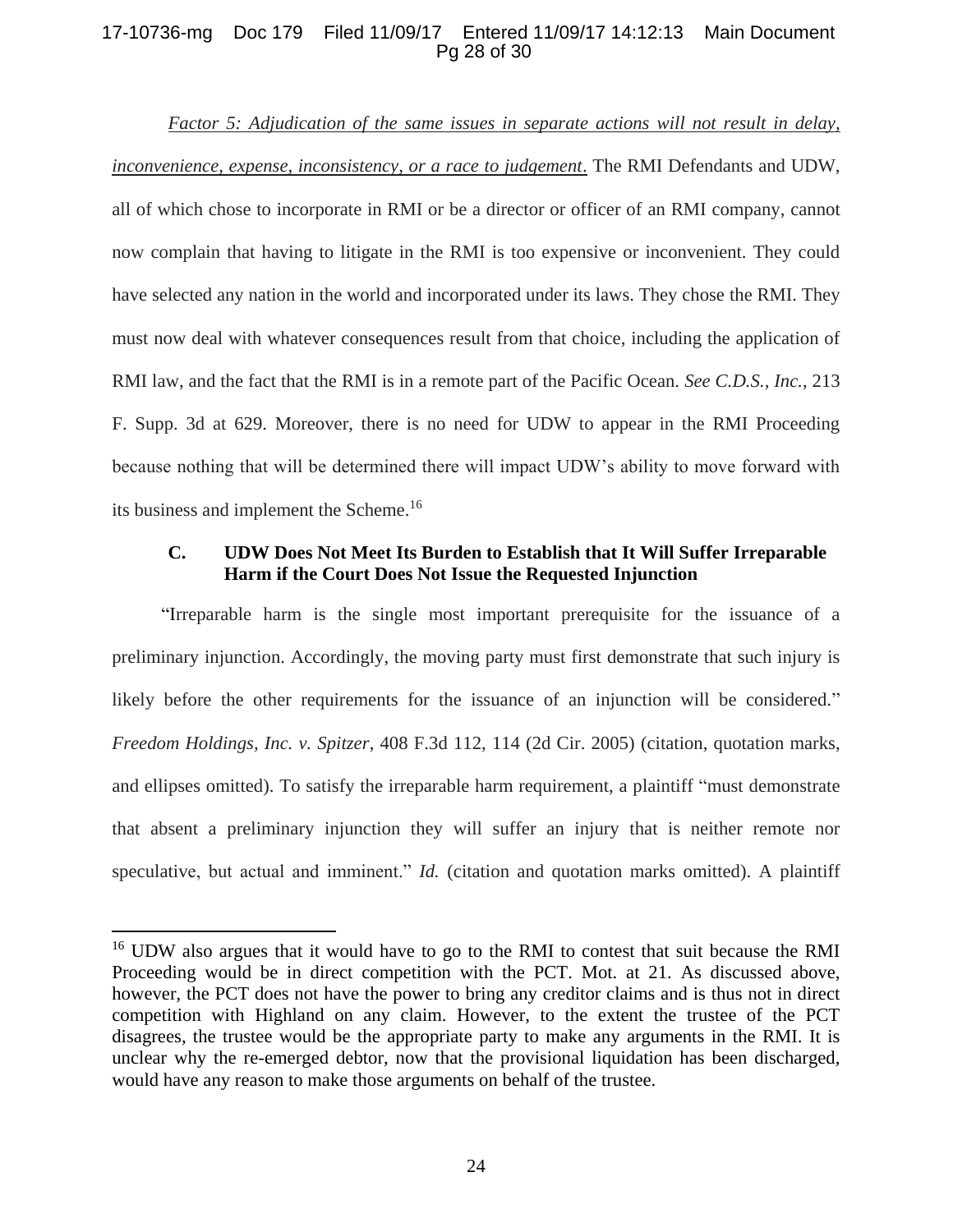### 17-10736-mg Doc 179 Filed 11/09/17 Entered 11/09/17 14:12:13 Main Document Pg 29 of 30

carries the "heavy burden of clearly establishing the threat of irreparable harm." *City of Newburgh v. Sarna*, 690 F. Supp. 2d 136, 165 (S.D.N.Y. 2010) (citation omitted).

Despite that heavy burden, UDW rests its entire irreparable-harm argument on the conclusory statement that the RMI Proceeding seeks to "upend the Debtors' restructuring to the financial detriment of both the Debtors and the other Scheme Creditors, by nullifying the Scheme." Mot. at 22. At the outset, Highland has made clear that it is not seeking to "upend" the Scheme or "nullify" it as a whole. Highland is merely seeking to enforce its rights as of the date that UDW redomiciled from the RMI, which Highland has the right to do under RMI law. Moreover, UDW fails entirely to explain how Highland establishing that it has standing to pursue its fraudulent-transfer claims against non-debtors will have any impact whatsoever on UDW or the implementation of the Scheme. The economic concerns of non-debtors and their desire to avoid litigating these claims do not create irreparable harm to UDW sufficient to justify a permanent anti-suit injunction. *See In re Millenium Seacariers*, 354 B.R. at 681 (dissolving anti-foreign suit injunction where attempt to keep injunction in place was "driven by the economic interests of non-debtors").

### **CONCLUSION**

<span id="page-28-0"></span>For the reasons discussed herein, Highland respectfully requests that the Court deny UDW's Motion.<sup>17</sup>

 $17$  As is clear from the briefing, a contempt order should not be issued against Highland. Not only was Highland's RMI complaint on file before this Court issued the Enforcement Order, by going forward in the RMI, Highland has not violated that order. And even if the Court were to find that Highland technically did violate its order, it was certainly not the type of willful violation that gives rise to a finding of civil contempt.